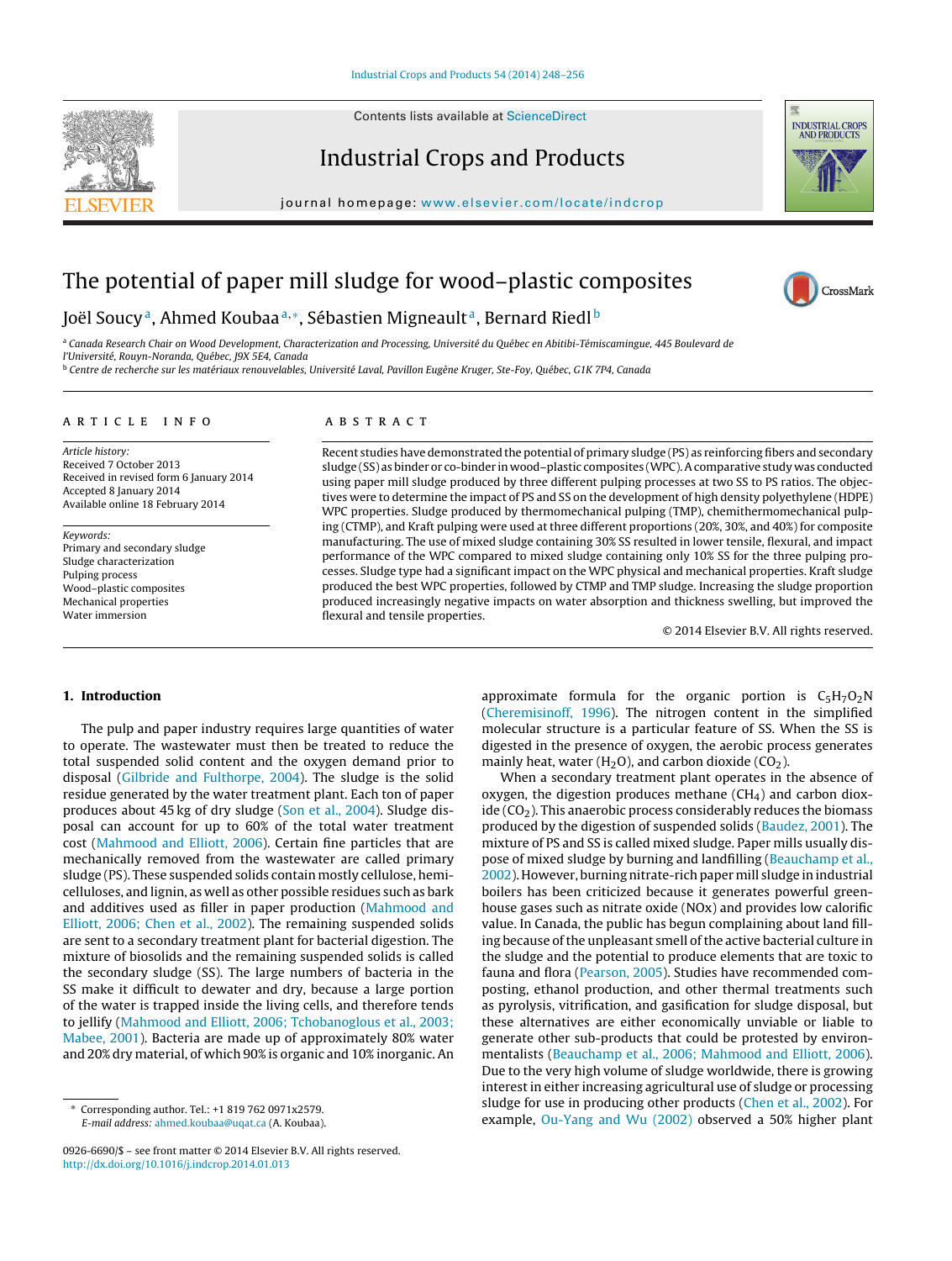growth rate when composted paper mill sludge was added to peat as a container medium for seed germination. They also noted that the sludge application rate should be adapted according to the paper sludge composition, which varies across mills.

Recent studies [\(Geng](#page-7-0) et [al.,](#page-7-0) 2007; Migneault et al., [2010,](#page-7-0) [2011a,b\)](#page-7-0) have assessed the potential of recycling paper mill sludge as filler and co-binder in medium density fiberboard manufacturing. [Geng](#page-7-0) et [al.](#page-7-0) [\(2007\)](#page-7-0) reported that medium density fiberboards made with up to 20% primary and deinking sludge met the American National Standards Institute minimum requirements. [Migneault](#page-7-0) et [al.](#page-7-0) [\(2010\)](#page-7-0) found that thermomechanical pulping (TMP) sludge was suitable for medium density fiberboards and metthe minimum requirements using up to 25% sludge content with a secondary to primary sludge ratio up to 3:7. Medium density fiberboards made with sludge from chemico-thermomechanical pulping (CTMP) and Kraft pulping did not meet the American National Standards Institute minimum requirements. [Soucy](#page-8-0) [\(2007\)](#page-8-0) studied the mechanical properties of WPC made with pulp from three different processes and found that Kraft fibers made stiffer WPC compared to TMP fibers. [Migneault](#page-7-0) et [al.](#page-7-0) [\(2009\)](#page-7-0) reported that increasing CTMP fiber length improved the mechanical properties of injected and extruded WPC. Injection molding and extrusion are the two most commonly used thermoplastic processing methods, and they dominate the plastic products market [\(Trotignon](#page-8-0) et [al.,](#page-8-0) [1996\).](#page-8-0) Injection molding uses WPC pellets with a maximum of 40% wood content, whereas the extruded product can contain up to 60% wood content ([Maine,](#page-7-0) [2007\).](#page-7-0) In both processes temperatures in excess of temperatures are generally used 120 °C. At these temperatures all living cells are killed ([Regnault,](#page-8-0) [1990\).](#page-8-0) Since these processing methods kill all the microorganisms and pathogens in the sludge, they provide a promising alternative to sludge disposal.

World production of high-density polyethylene (HDPE) was 29.8 million metric tons in 2007. About 10–15% of the HDPE is converted into construction products. HDPE is increasingly replacing traditional materials such as wood, glass, concrete, and paper in the construction industry, but its use is limited by its dependence on oil prices ([Borruso,](#page-7-0) [2008\).](#page-7-0)WPC have been proposed as an environmental solution for replacing a large proportion of plastic products, and the demand for it is expected to grow worldwide ([Merle-Lamout](#page-7-0) [and](#page-7-0) [Pannetier,](#page-7-0) [2012;](#page-7-0) [Ismail](#page-7-0) [and](#page-7-0) [Bakar,](#page-7-0) [2005a\).](#page-7-0) The most commonly used thermoplastic polymer for manufacturing WPC is polyethylene, followed by polyvinyl chloride and polypropylene.

PS has proven to be a good reinforcing fiber source due to its high fiber content, whereas SS is used more as an adhesive or cobinder due to its high protein content ([Zerhouni](#page-8-0) et [al.,](#page-8-0) [2012\).](#page-8-0) Other paper mill additives found in PS and SS, such as clay and calcium carbonate, are currently used as filler in the plastic industry, and should be suitable for traditional plastic processing. For example, polypropylene is usually filled with mica, talc, calcium carbonate, and glass fibers to lower the price and strengthen the properties. More recently, several natural fibers such as wood, cellulose, jute, and bamboo have been investigated due to their low price, low density, high stiffness, and low abrasion during processing compared to traditional mineral fillers [\(Qiao](#page-7-0) et [al.,](#page-7-0) [2004\).](#page-7-0)

Several studies have discussed the potential of SS, bacteria, and biofilm as binder and co-binder in material fabrication. [Vu](#page-8-0) et [al.](#page-8-0) [\(2009\)](#page-8-0) described the molecular structure of some extracellular polysaccharides found in the biofilm of certain microorganism structures. They showed that alphaproteobacteria produce polymeric cellulose with a beta 1,4 bond, such as in wood cellulose. Cellulose is produced primarily by bacteria of the genera Acetobacter, but also by the genera Agrobacterium, Pseudomonas, and Rhizobium. [Gerardi](#page-7-0) [\(2006\)](#page-7-0) found that approximately 20% of the bacteria in an activated sludge process constituted gram-negative cocci and rods. This 20% also included species of the genera Acetobacteria and Pseudomonas. [Haag](#page-7-0) et [al.](#page-7-0) [\(2006\)](#page-7-0) showed that glues derived from extracellular polysaccharides are VOC free and form sufficiently strong bonds at low and moderate relative humidity, achieving shear strength comparable to that of commercial polyvinyl acetate-based adhesives. [Zerhouni](#page-8-0) et [al.](#page-8-0) [\(2012\)](#page-8-0) obtained higher internal bond strength from handsheets made with a higher SS:PS ratio and dried at 180 °C. The higher bond strength was attributed to a higher number of hydrogen bonds within the handsheet under these conditions. Recently, [Xing](#page-8-0) et [al.](#page-8-0) [\(2013\)](#page-8-0) made particleboard panels using SS and urea-formaldehyde resins. All their tested formulations met most American National Standards Institute minimum requirements with significantly lower formaldehyde emissions.

Only a few studies to date have examined the use of paper mill sludge as filler, co-binder, or reinforcing fibers in WPC. [Son](#page-8-0) et [al.](#page-8-0) [\(2001\)](#page-8-0) studied the effect of extrusion temperature and sludge particle size on the properties of sludge-filled thermoplastic. They observed that increased particle size resulted in improved mechanical properties, which could be explained by the high cellulosic content of the PS and the smaller particle size (fines) of the organic content in the SS. They also found improved dimensional stability with higher extrusion temperature and lower water absorption. [Ismail](#page-7-0) [and](#page-7-0) [Bakar](#page-7-0) [\(2005a,b,](#page-7-0) [2006\)](#page-7-0) studied the properties of a thermoplastic blend of polypropylene filled with paper mill sludge. Their results showed several similarities with conventional WCPs made with thermoplastics processes: (1) increased sludge content, water sorption, and Young modulus but reduced tensile strength and strain; (2) surface modifications such as sludge esterification and acetylation also improved most ofthe composites' physical and mechanical properties; and (3) the addition of sludge to a thermoplastic polymer reduced the cristallinity but did not affect the melting temperature.

The use of sludge for WPC application would benefit both the industry, by providing a new fiber source, and the environment, by reusing an industrial waste for high value products. However, the chemical composition of sludge varies depending on the pulping process, the sludge treatment processes and the chemical composition varies among SS to PS ratios. Consequently, using sludge in the manufacture of WPC is challenging and might lead to variable WPC properties. The sludge chemical composition is expected to play a major role in the WPC properties development. Thus, using sludge samples from different processes and at different SS to PS ratios is associated with important variations in both morphological and chemical properties of the sludge material used in WPC manufacturing. Thus, this study compares the physical and mechanical properties of HDPE WPC made with sludge from three different pulping processes and two SS to PS ratios. The objectives were to (1) investigate the role of PS and SS in the development of the WPC properties; and (2) to study the effect of the sludge's chemical composition on WPC properties.

## **2. Material and methods**

## 2.1. Sludge sample preparation

The raw material was obtained from three paper mills, using softwood chips from different pulping processes. The TMP sludge is from White Birch Division of Stradacona Inc. in Quebec City, the CTMP sludge is from Lac-Saint-Jean Abitibi-Bowater in Dolbeau-Mistassini, and the Kraft sludge is from SFK Pulp in St-Félicien, all in Canada. All mills use chips from North American black spruce (Picea Mariana).

Mixed sludge samples were collected from the sludge presses at the dewatering facilities of the three mills at two different SS to PS ratios: SS:PS = 1:9 and 3:7. The SS:PS ratio vary across mills and within mills over time, but these are typical values. PS and SS were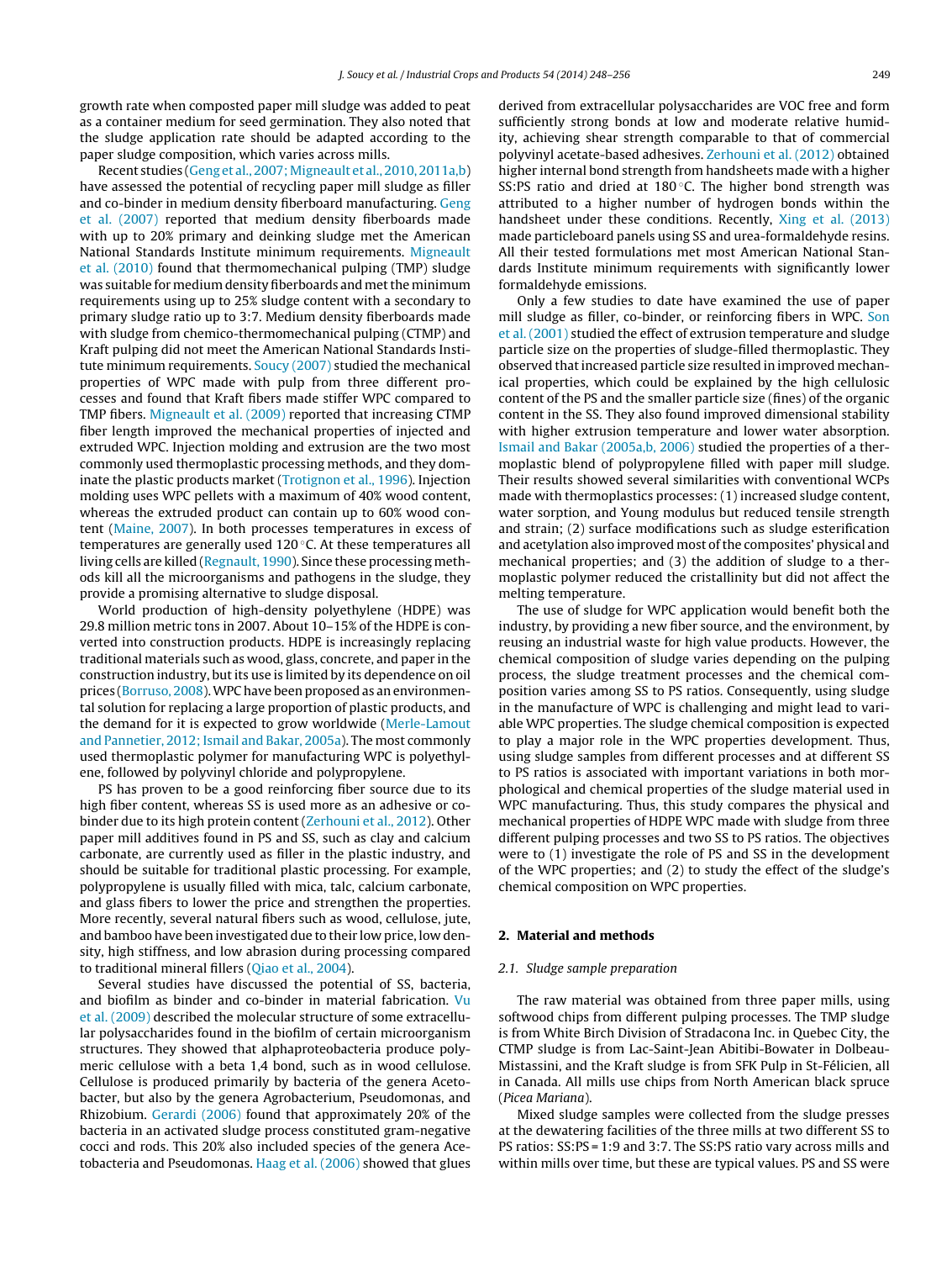| Table 1                                           |
|---------------------------------------------------|
| WPC formulations used in the experimental design. |

| Sludge<br>source | Sludge ratio<br>(SS:PS) | Sludge<br>content $(\%)$ | <b>HDPE</b><br>content $(\%)$ | <b>MAPE</b><br>content $(\%)$ |
|------------------|-------------------------|--------------------------|-------------------------------|-------------------------------|
| <b>TMP</b>       | 1:9                     | 20                       | 77                            | 3                             |
|                  |                         | 30                       | 67                            | 3                             |
|                  |                         | 40                       | 57                            | 3                             |
|                  | 3:7                     | 20                       | 77                            | 3                             |
|                  |                         | 30                       | 67                            | 3                             |
|                  |                         | 40                       | 57                            | 3                             |
| <b>CTMP</b>      | 1:9                     | 20                       | 77                            | 3                             |
|                  |                         | 30                       | 67                            | 3                             |
|                  |                         | 40                       | 57                            | 3                             |
|                  | 3:7                     | 20                       | 77                            | 3                             |
|                  |                         | 30                       | 67                            | 3                             |
|                  |                         | 40                       | 57                            | 3                             |
| Kraft            | 1:9                     | 20                       | 77                            | 3                             |
|                  |                         | 30                       | 67                            | 3                             |
|                  |                         | 40                       | 57                            | 3                             |
|                  | 3:7                     | 20                       | 77                            | 3                             |
|                  |                         | 30                       | 67                            | 3                             |
|                  |                         | 40                       | 57                            | 3                             |

characterized separately by [Migneault](#page-7-0) et al. (2011a). The two mixed sludges were preheated at 750 kPa for 90 s and then ground using an Andritz single disk refiner at 2000 rpm in the FPInnovationspilot plant facility in Quebec City, Canada. The remaining moisture content was removed using a flash tube dryer to 5–15% moisture content and then dried to 1–3% moisture content in a rotary dryer.

## 2.2. Sludge properties characterization

A Fiber Quality Analyzer (Optest Equipment) was used to measure the sludge particle size distribution using three repetitions of 5000 fibers for each sludge sample. The PS and SS liquid sludge were air dried for two weeks to avoid protein degradation and the sludge samples were prepared as wood-based material in accordance with Tappi T264 prior to chemical analysis.

The cellulose content was determined by Kürschner and Hoffer's nitric acid method [\(Browning,](#page-7-0) [1967\).](#page-7-0) Solvent extractives content and total Klason lignin content were measured according to Tappi Standard T204 and T222, respectively. The nitrogen content was determined using a Perkin-Elmer Series II CHNS/O 2400 analyzer according to [Standard](#page-8-0) [methods](#page-8-0) [\(1985\).](#page-8-0) The ash content of the moisture content was determined after combustion at 525 ◦C according to Tappi Standard T211.

## 2.3. Composite manufacturing and testing

The WPC formulations (Table 1) were produced according to a factorial plan where factors are the mill pulping processes (TMP, CTMP, Kraft), sludge proportions (20%, 30%, 40%), and SS:PS ratios (1:9, 3:7), for a total of 18 different formulations.

Sludge composites were prepared in two stages: compounding for pelletizing followed by injection molding. A counter-rotating conical twin-screw extruder (Thermo Scientific HAAKE PolyLab OS Rheodrive 7 with Rheomex OS extruding module) was used to compound fibers, HDPE (SCLAIR®2907, Nova Chemical). The screws were 30 mm in diameter at the large end and 340 mm long, and a 3-mm diameter die was used. Screw speed was 30 rpm and barrel and die temperature was 155 ◦C. These processing parameters were optimized experimentally for good fiber dispersion without fiber thermal degradation. The extrudate was cooled in a water bath and ground into 3-mm long pellets. Pellets were mixed with a fixed proportion at 3% of maleated polyethylene (MAPE, Fusabond 226DE, DuPont). Samples were molded for tensile, bending, and impact specimens with an Arburg 370 A (600 kN)

injection molding. Injection molding parameters were 30 ◦C mold temperature, 160 MPa injection pressure, 1.6 s injection time, 70 MPa holding pressure, 9 s holding time, 180 ◦C barrel and nozzle temperature, and 17 s cooling time. These processing parameters were selected for filling the molds with minimal thermal degradation. All specimens were 3.18 mm thick. Bending and impact type specimens were 12.7 mm wide. Bending and impact specimens were 127 mm and 63.5 mm long, respectively.

All samples were conditioned for at least 48 h at  $20^{\circ}$ C and 65% relative humidity prior to testing. Three-point bending properties were measured according to ASTM D 790 standard with a span-todepth ratio of 16:1 and at a speed of 1.4 mm/min. Tensile properties were measured according to ASTM D 638 standard using specimen Type I and at a speed of 5 mm/min. Un-notched impact resistance was measured according to ASTM D 4812. Bending, tensile, and impact tests were repeated ten times. Water uptake, and thickness swell (TS) of water-soaked samples were measured according to ASTM D1037. Composite tensile ruptured surfaces were analyzed using scanning electron microscopy (SEM) using an S-3500N variable pressure vacuum scanning electron microscope (Hitachi) combined with a Link ISIS Series 300 EDS analytical system (Oxford Instruments).

## 2.4. Statistical data analysis

Statistical analyses were performed by means of the SAS package version 9.2 [\(SAS](#page-8-0) [Institute,](#page-8-0) [2007\).](#page-8-0)

Data were subjected to variance analyses (ANOVA) using a GLM procedure. Least square Mean test was used to compare the properties means. Correlation analyses were also conducted using the CORR procedure to establish relationships between composites properties and the chemical properties.

## **3. Results and discussion**

#### 3.1. Sludge fiber distribution

The sludge fiber distribution was characterized by [Migneault](#page-7-0) et [al.\(2011a\)](#page-7-0) where similarities between the TMP and CTMP sludge fibers size and distribution were observed while the Kraft sludge showed longer fibers with fewer fines (fibers shorter than 0.2 mm) [\(Migneault](#page-7-0) et [al.,](#page-7-0) [2011a\).](#page-7-0) Mechanical pulping tends to damage the fibers and produces high fines content, which could explain why the Kraft sludge ( $l = 878 \,\rm \mu m$ , 5.6% fines) showed higher fiber length distribution and lower fines content compared to the CTMP (l = 367  $\upmu$ m, 19.6% fines) and TMP (l = 317  $\upmu$ m, 23.3% fines) sludge.

## 3.2. Chemical composition

The chemical composition of the sludges is presented in [Table](#page-3-0) 2. PS and SS showed high ash content compared to pulps. [Krigstin](#page-7-0) [and](#page-7-0) [Sain](#page-7-0) [\(2006\)](#page-7-0) noticed 42–53% ash content in newsprint sludge depending on fiber size. [Son](#page-8-0) et [al.](#page-8-0) [\(2001\)](#page-8-0) also observed 38–74% ash content in newsprint sludge with the highest concentration in the smallest fiber size class. [Zerhouni](#page-8-0) et al. (2012) found a 30% ash in the TMP sludge. Inorganic material is heavier than water, and it is not recovered from any of the pulping processes. Some pulp and paper mills also use clay or bentonite in the water treatment step, thus increasing the ash concentration. The cellulose content of sludge was lower in the SS than in the PS for all three pulping processes. The Kraft pulp contained the highest cellulose content (88%), but its PS had slightly lower cellulose content (41%) than the CTMP PS (45%) and higher than the TMP PS (37%).

The lignin content was higher in the SS compared to the PS for all three pulping processes ([Table](#page-3-0) 2). [Zerhouni](#page-8-0) et [al.](#page-8-0) [\(2012\)](#page-8-0) observed lignin content in the range of 29–35% for the TMP, CTMP and Kraft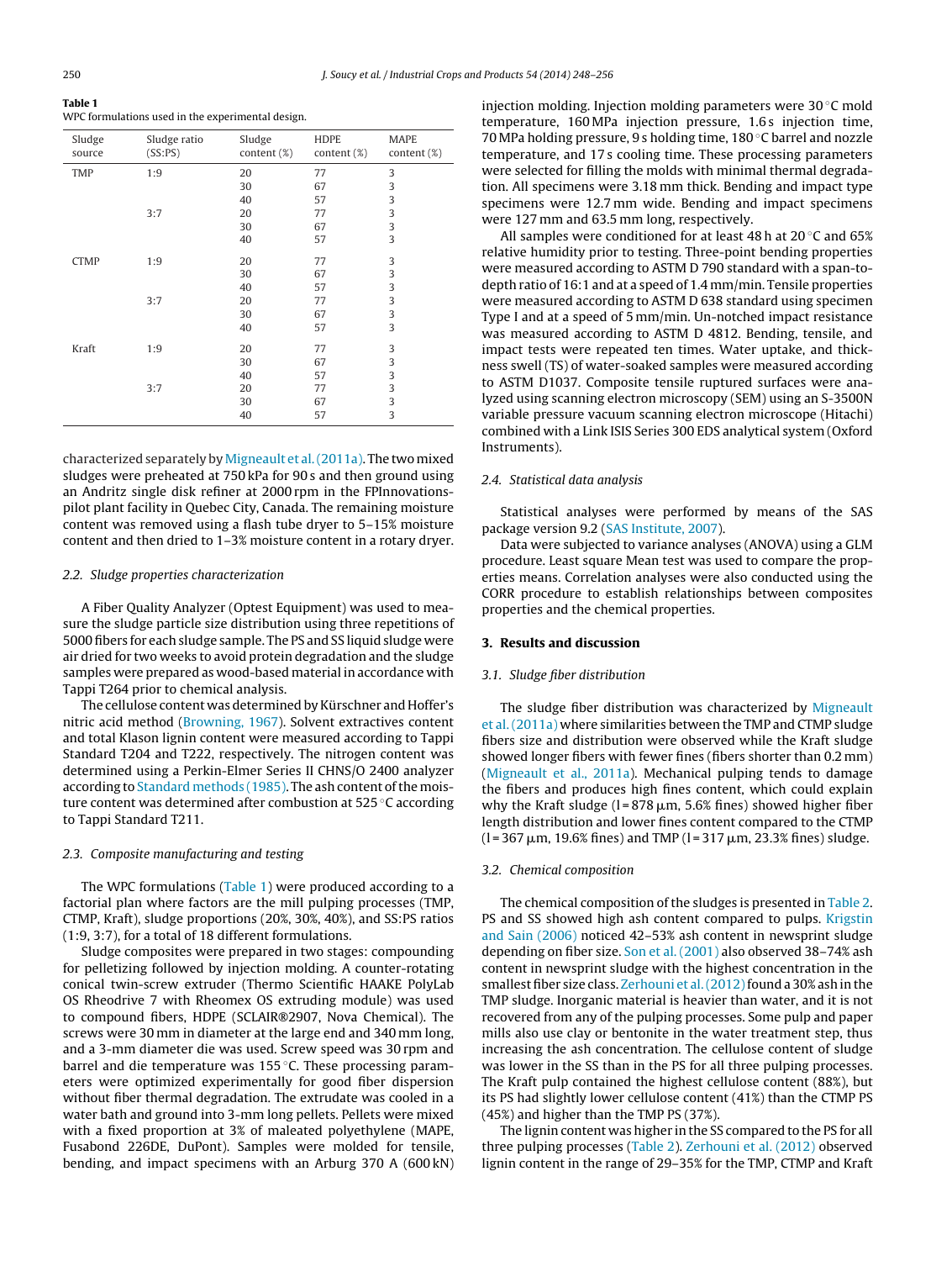#### <span id="page-3-0"></span>**Table 2**

Chemical composition of pulp, primary sludge (PS), and secondary sludge (SS) produced by the three pulping processes.

| Material type   | SPF         |           | Pulping process |             |           |           |              |           |           |           |
|-----------------|-------------|-----------|-----------------|-------------|-----------|-----------|--------------|-----------|-----------|-----------|
|                 | Wood        | TMP       |                 | <b>CTMP</b> |           |           | <b>KRAFT</b> |           |           |           |
|                 |             | Pulp      | PS              | SS          | Pulp      | PS        | SS           | Pulp      | PS        | SS        |
| Ash test $(\%)$ | $0.2 - 0.4$ | 0.3(0.0)  | 19.6(0.2)       | 12.0(0.1)   | 5.2(0.1)  | 30.2(0.1) | 18.0(0.2)    | 0.3(0.0)  | 49.1(0.4) | 41.3(1.4) |
| Cellulose (%)   | $43 - 46$   | 49.7(0.5) | 36.5(0.5)       | 19.7(0.2)   | 52.7(4.8) | 44.6(0.2) | 26.6(0.3)    | 87.9(1.1) | 41.4(1.2) | 18.9(0.4) |
| Lignin $(\%)$   | $27 - 30$   | 25.3(0.3) | 23.6(0.2)       | 50.2(0.5)   | 29.9(0.9) | 22.6(0.4) | 50.0(1.1)    | 0.0(0.0)  | 20.3(0.6) | 36.4(1.0) |
| Extractives (%) | $5 - 8$     | 7.3(0.2)  | 15.5(0.4)       | 21.5(0.6)   | 4.6(0.2)  | 2.9(0.1)  | 1.7(0.2)     | 3.4(0.6)  | 0.4(0.0)  | 7.9(0.0)  |
| Nitrogen $(\%)$ | -           | 0.1(0.0)  | 0.5(0.0)        | 7.7(0.0)    | 0.1(0.0)  | 0.2(0.0)  | 5.4(0.0)     | 0.0(0.0)  | 0.1(0.0)  | 1.3(0.0)  |

All measured values for pulp, primary sludge, and secondary sludge from [Migneault](#page-7-0) et [al.](#page-7-0) [\(2011a\).](#page-7-0) Standard deviations are in brackets. SPF, maximum and minimum values for spruce, pine, and fir wood species, from [Rowell](#page-8-0) [\(2005\).](#page-8-0) Tappi Standard Method T204 (extractives content) and T222 (Klason lignin content) were developed for wood and not for sludge. Results for secondary sludge may therefore be overestimated.

sludge. With around 50% lignin content in the SS for the TMP and CTMP mill, results in this study are significantly higher. [Nadji](#page-7-0) et [al.](#page-7-0) [\(2010\)](#page-7-0) suggested that high insoluble lignin content in the SS may be overestimated due to interference by protein material in the sludge. The lignin dissolved in the Kraft cooking is typically consumed in the chemical recovery processes. Thus, we expected low lignin content for the Kraft sludge. However, lignin was present in high proportions in the Kraft PS and SS. This result suggests that lignin in the sludge comes from pre-cooking operations, such as debarking and chipping or from pulp washing steps. Lignin and extractives are less digested by the microorganisms in the SS, so their higher contentin the SS than in the PS could be due to cellulose and sludge digestion. The CTMP sludge showed higher extractives content in the PS compared to that of TMP and Kraft sludge samples. The extractives content in the TMP sludge (PS and SS) was higher compared to the sludge from the two other pulping processes, because TMP does not require the use of chemicals that lixiviate the constituents. Cellulose conversion by biological reduction was also observed, as indicated by the increasing nitrogen content due to protein synthesis in the SS compared to the PS for all three pulping processes. [Zerhouni](#page-8-0) et [al.](#page-8-0) [\(2012\)](#page-8-0) also observed higher nitrate content and lower cellulose content in the SS compared to the PS from three pulping processes.

Because the aerated lagoons used by the Kraft mill have long retention periods, they allow endogenous growth, whereas in the aerobic treatment used by the TMP and CTMP mills, the SS retains its slimy content, which facilitates dewatering [\(Cheremisinoff,](#page-7-0) [1996\).](#page-7-0) The slimy content refers to biofilm or extracellular polymeric substances. The biofilm contains mainly polysaccharides, but also proteins, nucleic acids, lipids, and humic substances. Their composition depends on the type of microorganisms, age of the sludge, and the environmental conditions [\(Vu](#page-8-0) et [al.,](#page-8-0) [2009\).](#page-8-0) Thus, the chemical composition of sludge produced according to paper manufacturing standards may be slightly affected by interference by the microorganisms found in the SS.

#### 3.3. Composite properties

Table 3 presents the F values and level of significance for the physical and mechanical properties measured in this study. Pulp type, proportion of sludge in the WPC, and the SS ratio showed significant effects on all properties. The only exception was that the SS ratio had no significant effect on either water absorption or thickness swelling.

## 3.3.1. Tensile properties

Adding sludge at different proportions improved the tensile modulus of elasticity and strength for all three pulping processes [\(Table](#page-4-0) 4). However, the maximum strain and rupture energy decreased with increasing sludge proportion. These results were expected, and are in good agreement with previous reports ([Ismail](#page-7-0) [and](#page-7-0) [Bakar,](#page-7-0) [2005a,b,](#page-7-0) [2006;](#page-7-0) [Krigstin](#page-7-0) [and](#page-7-0) [Sain,](#page-7-0) [2006\).](#page-7-0) Increasing the sludge proportion improved the mechanical properties of the material, whereas reducing the volumetric ratio of HDPE decreased the plasticity. The modulus of elasticity improved by 55 to 150% for the Kraft sludge composites compared to 55 to 135% for the CTMP and 35 to 125% for the TMP. [Soucy](#page-8-0) [\(2007\)](#page-8-0) also found that Kraft pulp fibers provided better tensile properties than CTMP and TMP fibers inWPC. These results could also be explained by the chemical treatment of cellulose fibers (pulp), which increases the numbers of hydroxyl groups at the fiber surface and reduces lignin and extractives contents. [Fig.](#page-4-0) 1 illustrates SEM images of the rupture zones in tensile specimen of WPC composites made from TMP, CTMP and Kraft sludge. In the rupture zones, the TMP sludge fibers ([Fig.](#page-4-0) 1a) and CTMP ([Fig.](#page-5-0) 2b) seem to be totally separated of the polymer matrix and there is no evidence of fiber breakage due to tensile rupture. The Kraft sludge fibers do not show either evidence of fiber breakage due to tensile rupture but present a highly fibrillated surface and show some interlocking with the polymeric matrix [\(Fig.](#page-4-0) 1c).

#### **Table 3**

Analysis of variance (F values) for the physical and mechanical properties of WPC made with PS and SS.

| Properties |                                       | Pulp        | Sludge proportion | Secondary sludge ratio |
|------------|---------------------------------------|-------------|-------------------|------------------------|
| Tensile    | Modulus of elasticity $(E)$           | 21.98**     | 403.12**          | $162.71**$             |
|            | Maximal resistance (Rm)               | 582.43**    | 49.98"            | 208.43**               |
|            | Work at break $(W_h)$                 | 83.75**     | 276.76**          | 85.13**                |
|            | Elongation at break $(\varepsilon_h)$ | 50.8        | 383.18**          | 43.54                  |
| Flexural   | Modulus of elasticity (MOE)           | 70.33**     | 919.95**          | 545.46**               |
|            | Modulus of rupture (MOR)              | $122.38$ *  | 218.01            | 515.10                 |
| Impact     | Izod Impact energy (IE)               | $141.34$ ** | 138.05**          | $44.7**$               |
| Immersion  | Water absorption (WA)                 | $11.51$ **  | 152.37**          | $0.92^{NS}$            |
|            | Thickness swelling (TS)               | $12.07**$   | $122.71$ **       | 0 <sup>NS</sup>        |

 $^*$ Statistically significant at 0.01 probability level,  $^{\text{NS}}$ not statistically significant at 0.05 probability level.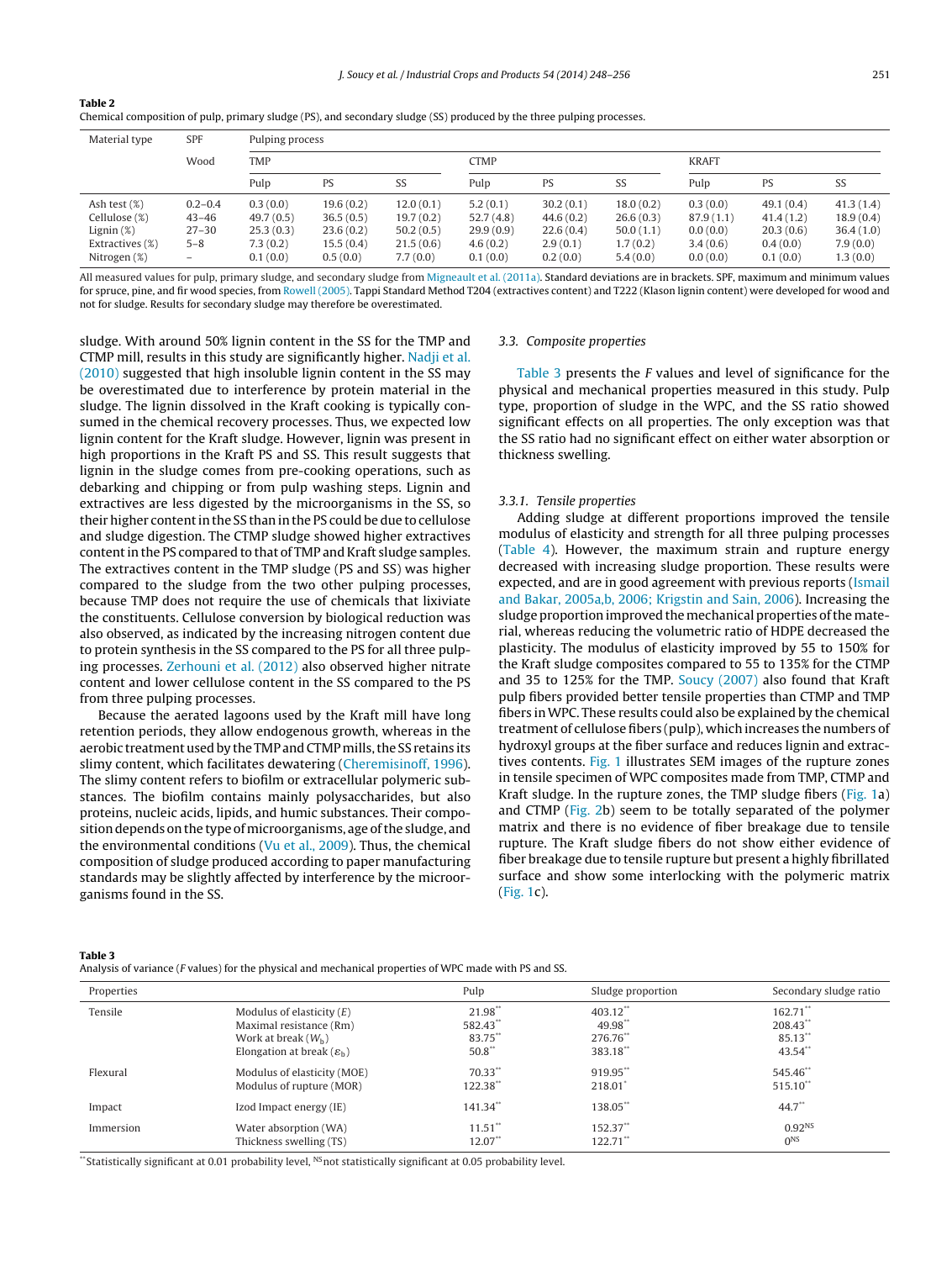## <span id="page-4-0"></span>**Table 4**

Mechanical properties of the sludge-filled WPC for all tested formulations.

| Formulations    |    | Tensile properties  |                      |                           | Flexural properties        | Impact energy (J/m) |                      |                    |
|-----------------|----|---------------------|----------------------|---------------------------|----------------------------|---------------------|----------------------|--------------------|
|                 |    | E(GPa)              | Rm (MPa)             | $\varepsilon_{\rm b}$ (%) | $W_b$ (kJ/m <sup>2</sup> ) | MOE (GPa)           | MOR (MPa)            |                    |
| SS:PS ratio 1:9 |    |                     |                      |                           |                            |                     |                      |                    |
| <b>TMP</b>      | 20 | $1.00^{J,K,L}$      | $28.12$ <sup>F</sup> | 8.96 <sup>A</sup>         | 2005 <sup>A</sup>          | 1.29 <sup>G</sup>   | 33.50 <sup>J</sup>   | $257.0^{E,F}$      |
|                 |    | (0.02)              | (0.51)               | (1.21)                    | (278)                      | (0.04)              | (0.58)               | (41.2)             |
|                 | 30 | 1.19 <sup>F</sup>   | 31.22 <sup>D</sup>   | 3.90 <sup>D,E</sup>       | 817E,F                     | 1.61 <sup>F</sup>   | 38.51 <sup>G</sup>   | $177.9^{H,I}$      |
|                 |    | (0.02)              | (0.98)               | (0.24)                    | (69)                       | (0.07)              | (0.91)               | (13.6)             |
|                 | 40 | 1.41 <sup>C</sup>   | $33.46^C$            | 2.94 <sup>F</sup>         | 595 <sup>G,H,I</sup>       | 2.12 <sup>c</sup>   | 42.33 <sup>E</sup>   | $134.8^{J.K}$      |
|                 |    | (0.01)              | (0.82)               | (0.11)                    | (39)                       | (0.02)              | (0.51)               | (13.7)             |
| <b>CTMP</b>     | 20 | $1.04^{I,J}$        | 29.89 <sup>E</sup>   | $8.34^{A}$                | 1960 <sup>A</sup>          | 1.27 <sup>G</sup>   | 35.12 <sup>H</sup>   | $315.5^C$          |
|                 |    | (0.02)              | (0.49)               | (0.91)                    | (224)                      | (0.04)              | (0.73)               | (31.3)             |
|                 | 30 | $1.18$ <sup>F</sup> | $35.73^{B}$          | 4.41 <sup>D</sup>         | $1030^{\text{C,D}}$        | 1.73 <sup>E</sup>   | $41.21$ <sup>F</sup> | $240.6^{F,G}$      |
|                 |    | (0.02)              | (1.30)               | (0.26)                    | (90)                       | (0.07)              | (0.94)               | (24.9)             |
|                 | 40 | $1.46^{B}$          | 38.47 <sup>A</sup>   | 3.21 <sup>E,F</sup>       | $731$ F,G                  | $2.34^{B}$          | $47.27^C$            | 182.8HJ            |
|                 |    | (0.01)              | (0.92)               | (0.17)                    | (70)                       | (0.04)              | (0.72)               | (15.7)             |
| Kraft           | 20 | 0.99 <sup>K,L</sup> | 30.26 <sup>E</sup>   | 8.58 <sup>A</sup>         | 2030 <sup>A</sup>          | 1.71 <sup>E</sup>   | 45.07 <sup>D</sup>   | $410.2^A$          |
|                 |    | (0.02)              | (0.59)               | (3.07)                    | (869)                      | (0.08)              | (0.51)               | (50.8)             |
|                 | 30 | $1.36^{D}$          | $35.44^{B}$          | 7.19 <sup>B</sup>         | 1961 <sup>A</sup>          | $2.36^{B}$          | 52.03 <sup>B</sup>   | 307.6 <sup>C</sup> |
|                 |    | (0.06)              | (0.66)               | (0.68)                    | (231)                      | (0.04)              | (0.40)               | (30.3)             |
|                 | 40 | $1.57^{A}$          | 37.69 <sup>A</sup>   | 5.35 <sup>C</sup>         | $1465^B$                   | 2.62 <sup>A</sup>   | 57.33 <sup>A</sup>   | $288.5^{C,D,E}$    |
|                 |    | (0.06)              | (0.88)               | (0.76)                    | (251)                      | (0.20)              | (2.56)               | (51.5)             |
| SS:PS ratio 3:7 |    |                     |                      |                           |                            |                     |                      |                    |
| <b>TMP</b>      | 20 | $0.86^M$            | $27.95$ <sup>F</sup> | 5.98 <sup>C</sup>         | $1202^C$                   | $1.05^{1}$          | $30.65^{M,N}$        | $208.9^{G,H}$      |
|                 |    | (0.03)              | (0.23)               | (0.59)                    | (156)                      | (0.02)              | (0.21)               | (35.0)             |
|                 | 30 | 1.03 <sub>KJ</sub>  | $27.44^{F}$          | 4.10 <sup>D</sup>         | $754$ <sup>F,G</sup>       | 1.29 <sup>G</sup>   | 32.74K               | $144.5$ I,J        |
|                 |    | (0.01)              | (0.26)               | (0.22)                    | (65)                       | (0.04)              | (0.39)               | (19.7)             |
|                 | 40 | 1.28 <sup>E</sup>   | 26.41 <sup>6</sup>   | 2.79 <sup>F</sup>         | 494H,I                     | 1.60 <sup>F</sup>   | 34.06 <sup>IJ</sup>  | $114.1^{J,K}$      |
|                 |    | (0.04)              | (1.42)               | (0.40)                    | (101)                      | (0.07)              | (0.74)               | (12.5)             |
| <b>CTMP</b>     | 20 | 0.97 <sup>L</sup>   | 26.34 <sup>6</sup>   | 5.57 <sup>C</sup>         | $1100^{C,D}$               | 1.01 <sup>1</sup>   | $30.14^{N}$          | 199.1 <sup>H</sup> |
|                 |    | (0.03)              | (0.59)               | (0.53)                    | (120)                      | (0.03)              | (0.23)               | (33.5)             |
|                 | 30 | 0.96 <sup>L</sup>   | 24.30 <sup>H</sup>   | $3.85^{D,E}$              | 639F,G,H                   | 1.30 <sup>G</sup>   | 30.99M               | $144.3^{I,J}$      |
|                 |    | (0.09)              | (1.32)               | (0.13)                    | (44)                       | (0.04)              | (0.37)               | (18.2)             |
|                 | 40 | $1.12^{G,H}$        | 23.95H               | $2.55$ <sup>F</sup>       | $392^{1}$                  | 1.64 <sup>F</sup>   | $31.60^L$            | 103.0 <sup>K</sup> |
|                 |    | (0.02)              | (0.87)               | (0.21)                    | (48)                       | (0.03)              | (0.37)               | (8.7)              |
| Kraft           | 20 | $1.08^{I,H}$        | 29.91 <sup>E</sup>   | 7.46 <sup>B</sup>         | 1709 <sup>B</sup>          | $1.15^H$            | 32.88 <sup>K</sup>   | $358.0^{B}$        |
|                 |    | (0.19)              | (0.98)               | (1.99)                    | (526)                      | (0.02)              | (0.37)               | (64.4)             |
|                 | 30 | $1.15^{F,G}$        | $31.64^{D}$          | 6.24 <sup>C</sup>         | $1514^B$                   | 1.31 <sup>G</sup>   | $34.24^{1}$          | $299.4^{C,D}$      |
|                 |    | (0.03)              | (1.05)               | (1.12)                    | (320)                      | (0.03)              | (0.50)               | (63.4)             |
|                 | 40 | 1.24 <sup>E</sup>   | 33.31 <sup>C</sup>   | 4.17 <sup>D</sup>         | $961^{D,E}$                | $1.95^{D}$          | 42.78 <sup>E</sup>   | $260.7^{D,E,F}$    |
|                 |    | (0.07)              | (1.67)               | (0.68)                    | (210)                      | (0.05)              | (0.69)               | (30.4)             |

Standard deviations are in brackets. Results based on LSD procedure at  $\alpha$  = 0.05, means with the same letters in this table are not significantly different.





**Fig. 1.** SEM micrograph of TMP (a), CTMP (b) and Kraft (c) WPC at 1000×.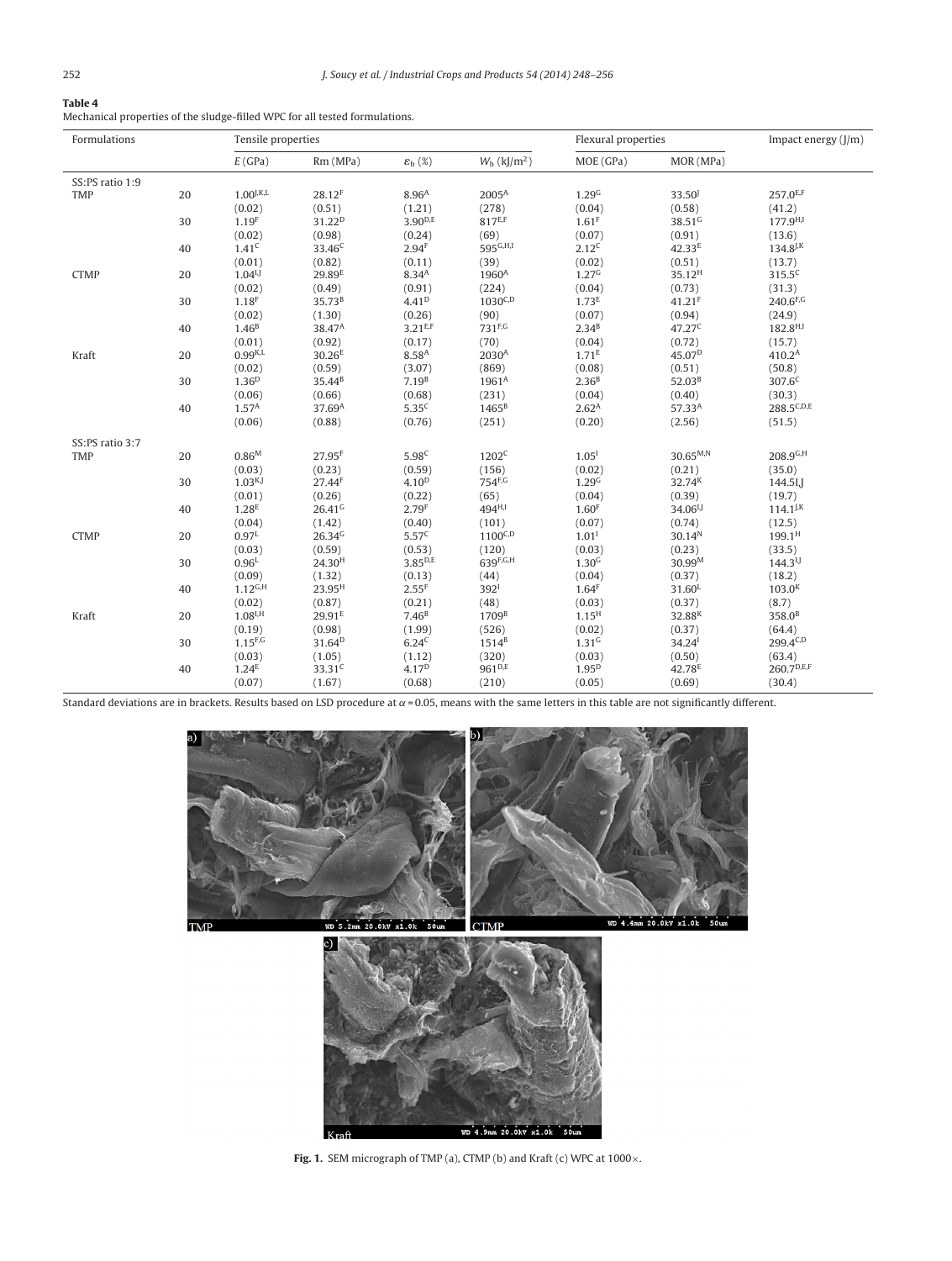<span id="page-5-0"></span>

**Fig. 2.** Water absorption (a) and thickness swelling (b) as a function of the time in days for the WPC with an SS:PS ratio of 3:7.

Increasing the SS:PS ratio from 1:9 to 3:7 produced a significant decrease in tensile strength for all three sludge composites ([Table](#page-4-0) 4), with a stronger decrease for CTMP sludge composite. A decrease in the Young modulus with higher SS ratio was observed for all tested formulations. For example, at 20% CTMP sludge proportion, the strain at break was reduced from 8.3% to 5.6%, and when the SS ratio was increased from 1:9 to 3:7, the mechanical energy was reduced from 1960 to 1100 kJ/m<sup>2</sup>. Hence, the binding effect of SS on the CTMP and TMP composites cannot be confirmed. For the Kraft sludge, the higher SS ratio produced less variation in tensile properties compared to the CTMP and TMP WPC. The activated sludge process generates more biofilm containing short sugar chains, which may explain the lower strength produced by the inclusion of CTMP and TMP SS compared to the Kraft SS, which has a longer residence time (i.e., sludge age) because it is treated in an aerated lagoon.

The tenacity of the WPC decreased with increasing sludge proportion for all formulations ([Table](#page-4-0) 4). For example, for the TMP sludge, when the sludge proportion was increased from 20 to 40% for the 1:9 SS ratio, the strain at break  $(\varepsilon_b)$  was reduced from 9 to 3% and the rupture energy ( $W<sub>b</sub>$ ) from 2000 to 600 kJ/m<sup>2</sup>. At 20% sludge proportion, the WPC formulation showed similar behavior, but at 40% proportion, the Kraft WPC had significantly higher  $W<sub>b</sub>$ and  $\varepsilon_{\rm b}$ .

#### 3.3.2. Flexural properties

The composites flexural modulus of elasticity and modulus of rupture increased with increasing sludge proportion for all formulations. When the sludge proportion was increased (from 20 to 40%), the flexural MOE and strength increased regardless of sludge type or SS ratio ([Table](#page-4-0) 4). The addition of Kraft fibers to the WPC produced higher MOE and MOR values, thus making them a better candidate for WPC application compared to the TMP and the CTMP sludges. The TMP and CTMP WPC bending properties were similar for several formulations, but the CTMP WPC tended to have slightly better flexural properties [\(Table](#page-4-0) 4). The better flexural performance of the Kraft sludge composites compared to that of CTMP and TMP composites can be explained by the interlocking between the fibrillated fiber surface and the polymer as shown in [Fig.](#page-4-0) 1c.

The SS content reduced the flexural properties for all tested formulations. When the SS:PS ratio was increased from 1:9 to 3:7, the MOE decreased by 19 to 44% and the flexural strength by 9 to 34%, regardless of sludge type or proportion. For example, for the 40% Kraft sludge composite, when the SS ratio was increased from 1:9 to 3:7 the flexural MOE decreased from 2.62 GPa to 1.95 GPa. For the WPC with 30% CTMP, when the SS ratio was increased from 1:9 to 3:7, the flexural strength dropped from 41 to 31 MPa. Thus, the adhesive properties of the SS did not appear to contribute to the WPC mechanical strength. Further surface chemistry analysis are needed to identify the adhesion mechanisms of the PS and SS in the WPC.

For the TMP and CTMP WPC, the negative impact of increasing SS content on the flexural properties was amplified with increasing fiber proportion. For the TMP composites, when the sludge proportion was increased from 20% to 30 and 40%, the flexural MOE decreased by 19, 20 and 25%, respectively. When the SS ratio was increased for the 20, 30 and 40% proportions, flexural strength was reduced by 14, 25, and 33%, respectively. For the Kraft WPC, increased SS content had a greater effect on the bending strength and stiffness compared to the CTMP and TMP WPC.

[Maine](#page-7-0) [\(2007\)](#page-7-0) found that the flexural modulus and strength in a first-generation of commercial WPC was in the range of 2 to 4 GPa and 20 to 25 MPa, respectively. Our results show that all formulations met the minimum requirements for strength, but only four formulations met the minimum requirements for rigidity. Increasing the sludge proportion from 40% to 60% in an extrusion process could help meet the minimum requirement for the flexural MOE, but the loss of tenacity should be monitored. Under these conditions, WPC made with HDPE and 40% paper mill sludge from any process would provide a competitive fiber source as long as the SS content is less than 10%. The Kraft sludge therefore appears to have higher potential for commercial applications.

## 3.3.3. Izod resilience

The impact energy [\(Table](#page-4-0) 4) is strongly dependent on the sludge type and proportion and the SS ratio. The WPC with Kraft sludge showed the highest impact resistance, followed by WPC made with CTMP and TMP sludge. For example, the 20% sludgefilled composite with an SS ratio of 1:9 achieved 410 J/m for the Kraft WPC compared to 316 J/m and 257 J/m for the CTMP and TMP WPC, respectively. However, the Kraft sludge WPC showed higher standard deviations at up to 35% of the average value. Some plausible explanations for the better performance of the Kraft sludge include longer fibers and higher apparent density which increases fiber-matrix contact and reduces voids where crack initiation occurs. Some Kraft fibers collapsed in the injection molding process [\(Fig.](#page-4-0) 1c). Collapsed fibers take fewer space and may explains the higher density and lower volume of the Kraft WPC compared to the TMP and the CTMP.

Increasing the sludge content from 20 to 40% reduced the rupture energy for all formulations. For the 1:9 ratio, this reduction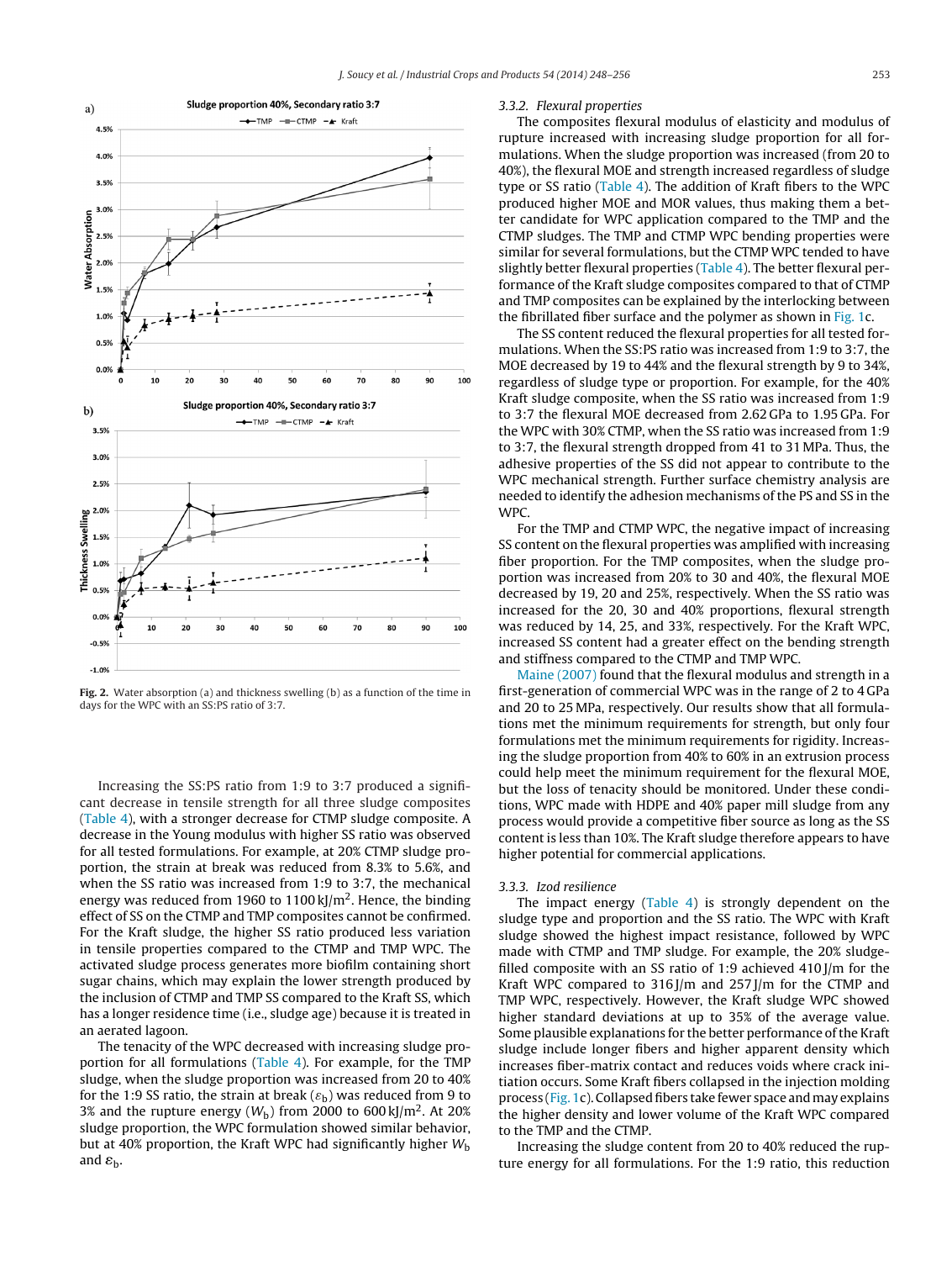| Table 5                                                               |  |
|-----------------------------------------------------------------------|--|
| Water immersion test results after 90 days for all tested conditions. |  |

|             |    | WA <sub>90days</sub>     |                         | TS <sub>90 days</sub>             |                             |
|-------------|----|--------------------------|-------------------------|-----------------------------------|-----------------------------|
|             |    | Ratio 1:9                | Ratio 3:7               | Ratio 1:9                         | Ratio 3:7                   |
| <b>TMP</b>  | 20 | $0.68%$ <sub>F,G</sub>   | $0.60\%$ <sup>F,G</sup> | $0.86\%$ C,E,F,D                  | $1.00\%$ E,B,C,D            |
|             | 30 | $1.29%^{D,E,F}$          | $1.69\%^{D,E}$          | $111\%$ <sup>B</sup>              | $1.36%$ <sup>B</sup>        |
|             | 40 | $3.28%$ <sup>B</sup>     | $3.97^{A}\%$            | $2.29%$ <sup>A</sup>              | $2.35%$ <sup>A</sup>        |
| <b>CTMP</b> | 20 | $0.88%$ <sub>E,F,G</sub> | $0.88\%$ <sup>D,E</sup> | $0.75\%$ <sup>D,E,F,G</sup>       | $0.54\%$ <sup>F,G</sup>     |
|             | 30 | $1.42\%^{C,D}$           | $1.69%$ <sup>C</sup>    | 1.18 $\frac{9}{2}$ <sub>B,C</sub> | $1.00\%$ <sup>B,C,D,E</sup> |
|             | 40 | $3.94%$ <sup>A</sup>     | 3.57% <sup>A</sup>      | $2.43%$ <sup>A</sup>              | $2.40%$ <sup>A</sup>        |
| Kraft       | 20 | N/A                      | 0.66%                   | N/A                               | $0.47\%$ <sup>G</sup>       |
|             | 30 | N/A                      | $1.00\%$ E,F,G          | N/A                               | 0.72%E, F, G                |
|             | 40 | N/A                      | $1.44\%$ C,D,E          | N/A                               | $1.11\%$ <sup>B,C,D</sup>   |

Results based on LSD procedure at  $\alpha$  = 0.05, means with the same letters in this table are not significantly different.

reduced the rupture energy by 42, 72, and 90% for the TMP, CTMP, and Kraft WPC, respectively. The greater energy drop in the case of the Kraft sludge is not understood, but the 20% Kraft WPC formulation had a much higher toughness compared to the TMP and the CTMP formulations. Increasing the SS ratio further reduced the rupture energy. For the CTMP formulations, when the SS ratio was increased from 1:9 to 3:7, the reduction in the impact energy ranged from 60 to 80%. The TMP and Kraft WPC were less affected by the SS content, with 20 and 10% decrease in rupture energy, respectively.

#### 3.3.4. Thickness swelling (TS) and water absorption (WA)

[Fig.](#page-5-0) 2 shows the change inthickness swell(TS) and water absorption (WA) with immersion time for the WPC with 40% sludge content and SS:PS ratio of 3:7. The TMP and CTMP WPC swelled more and absorbed more water compared to the Kraft WPC. For all tested formulations, both TS and WA tended to increase steadily from zero up to 30 days, followed by a plateau or a slow increase up to 90 days. Nevertheless, the total increase in thickness swell and water uptake for all formulations was well below 5% and 3%, respectively (Table 5).

[Table](#page-4-0) 4 presents the TS and WA after three months (90 days) of immersion for the TMP, CTMP, and Kraft WPC. As the sludge proportion increased, the weight and thickness gain increased for all formulations. These results were expected, due to the hydrophilic character of the fibers in the sludge. The difference in the TS and WA between the WPC made with 1:9 and 3:7 SS:PS ratios was not statistically significant ([Tables](#page-3-0) 3 and 5). A comparison of the three sludge types shows that the TMP and CTMP WPC had similar TS and WA for both conditions (Table 5). The Kraft WPC has significantly lower TS and WS. [Soucy](#page-8-0) [\(2007\)](#page-8-0) also observed lower WS and TS for Kraft pulp fibers compared to CTMP and TMP fibers, even though the particle size distribution for the Kraft pulp was larger compared to the two other fiber sources. The higher compatibility ofthe MAPE coupling agent and the Kraft pulp due to its higher oxygen content at the surface, described by [Bouafif](#page-7-0) et [al.](#page-7-0) [\(2008\),](#page-7-0) could explain the lower water absorption of the Kraft WPC.

## 3.4. Effect of chemical composition on physical and mechanical properties

Table 6 presents the correlation coefficients between the WPC physical and mechanical properties and the chemical composition of the sludge fibers. Most of the correlations were highly significant. Significant correlations were found between the cellulose content and all physical and mechanical properties, except for impact energy. This result is due to the variation in total cellulose content across WPC due to variations in sludge proportion and to differences in chemical composition between the different sludge types used in this study. Cellulose contentis known to have a

| Table 6 |  |
|---------|--|
|         |  |

Correlation coefficients between WPC and sludge chemical composition.

|                       | Extractives        | Lignin                | Cellulose             | Nitrate           | Ash                  |
|-----------------------|--------------------|-----------------------|-----------------------|-------------------|----------------------|
| E                     | 0.09 <sup>NS</sup> | $0.48***$             | $0.62**$              | 0.1 <sup>NS</sup> | $0.52$ **            |
| Rm                    | $-0.20$ **         | $-0.1^{NS}$           | $0.44$ **             | $0.15^*$          | $0.48$ **            |
| $\varepsilon_{\rm h}$ | $-0.36**$          | $-0.70$ <sup>**</sup> | $-0.50$ <sup>**</sup> | $-0.1^{NS}$       | $-0.20^*$            |
| $W_{h}$               | $-0.41$ **         | $-0.63$ **            | $-0.38***$            | $-0.1^{NS}$       | $-0.1NS$             |
| <b>MOE</b>            | 0.0 <sup>NS</sup>  | $0.47$ <sup>**</sup>  | $0.80^{**}$           | $-0.1^{NS}$       | $0.62$ **            |
| <b>MOR</b>            | $-0.1^{NS}$        | $0.12^{NS}$           | $0.55$ **             | $-0.38$ **        | $0.59***$            |
| IE.                   | $-0.54$ **         | $-0.56**$             | $-0.32**$             | $-0.73$ **        | $0.29***$            |
| WA <sub>90days</sub>  | $0.38***$          | $0.84**$              | $-0.60$ <sup>**</sup> | $0.59**$          | 0.0 <sup>NS</sup>    |
| $TS_{90\text{days}}$  | 0.2 <sup>NS</sup>  | $-0.62$ **            | $-0.59$ **            | 0.2 <sup>NS</sup> | $-0.28$ <sup>*</sup> |

\*\*Statistically significant at 0.01 probability level, \*Statistically significant at 0.05 probability level, <sup>NS</sup>not statistically significant at 0.05 probability level.

positive impact on the mechanical and physical properties of WPC. At constant fiber content, all mechanical properties improved significantly with increasing cellulose content in the WPC, with the exception of a few conditions where the effect of cellulose content did not appear to be significant. However, the cellulose content showed mainly positive correlations with tensile strength and flexural strength and elasticity, thus supporting the potential role of PS as reinforcing fibers in WPC application.

The correlation between lignin content and WPC mechanical properties was moderate, negative, or non-significant (Table 6). The non-significant and negative correlations could be explained by the fact that lignin at the fiber surface inhibits the esterification reaction, as reported by [Bouafif](#page-7-0) et [al.](#page-7-0) [\(2008\).](#page-7-0) The moderate positive correlations found between lignin content and some mechanical properties were not due to a beneficial impact of lignin on the mechanical properties of the WPC, but instead to the reinforcing effect of increasing fiber content. At constant fiber proportion, the lignin content appeared to have significant negative impact on all the mechanical properties. The only two exceptions, where the amount of lignin in the WPC did not appear to be significant, were for the  $W<sub>b</sub>$  and  $\varepsilon<sub>b</sub>$  at the 40% proportion. One possible explanation for these exceptions is the interference between the lignin and nitrate contents in the analysis, as reported by [Nadji](#page-7-0) et [al.](#page-7-0) [\(2010\).](#page-7-0) In the present study, the nitrate content in the SS has a clearly a negative effect on all investigated WPC properties [\(Tables](#page-3-0) 2–4).

Surprisingly, the ash content was positively correlated with tensile and flexural strength and elasticity (Table 6). This result is contradictory to what has been reported for MDF panels, where ash content showed a negative impact on strength properties [\(Migneault](#page-7-0) et [al.,](#page-7-0) [2011a\).](#page-7-0) Thus, the sludge proportion in WPC was not limited by the ash content. At constant fiber proportion, the ash content had a significant positive impact on all mechanical properties. The ash found in sludge generally contains inorganic matter, which may play a similar role to that of mineral fillers used in the plastic industry.

The correlation between nitrogen content and physical properties was negative and highly significant (Table 6). The highest significant correlation  $(-0.73)$  was found for impact energy. Because nitrogen is present in the SS, this result confirms that SS did not act as a binder, contrary to expectation. The extractives content correlation coefficient was moderate to high, with a positive effect on the water absorption test. The fiber proportion in theWPC might explain this correlation, because extractives may be volatile, soluble, leachable, and present in low concentration in chemical pulp and sludge ([Table](#page-3-0) 2). However, we observed a negative correlation coefficient of 0.36 and 0.41 for  $\varepsilon_b$  and  $W_b$ , respectively. This concurs with [Bouafif](#page-7-0) et [al.](#page-7-0) [\(2009\),](#page-7-0) who obtained lower elongation and energy at break in WPC made with bark and white cedar fibers due to high concentrations of extractives at the surface compared to black spruce and jack pine fibers. At constant fiber proportion, the extractives content appeared to either negatively affect all mechanical properties or to be statistically non-significant.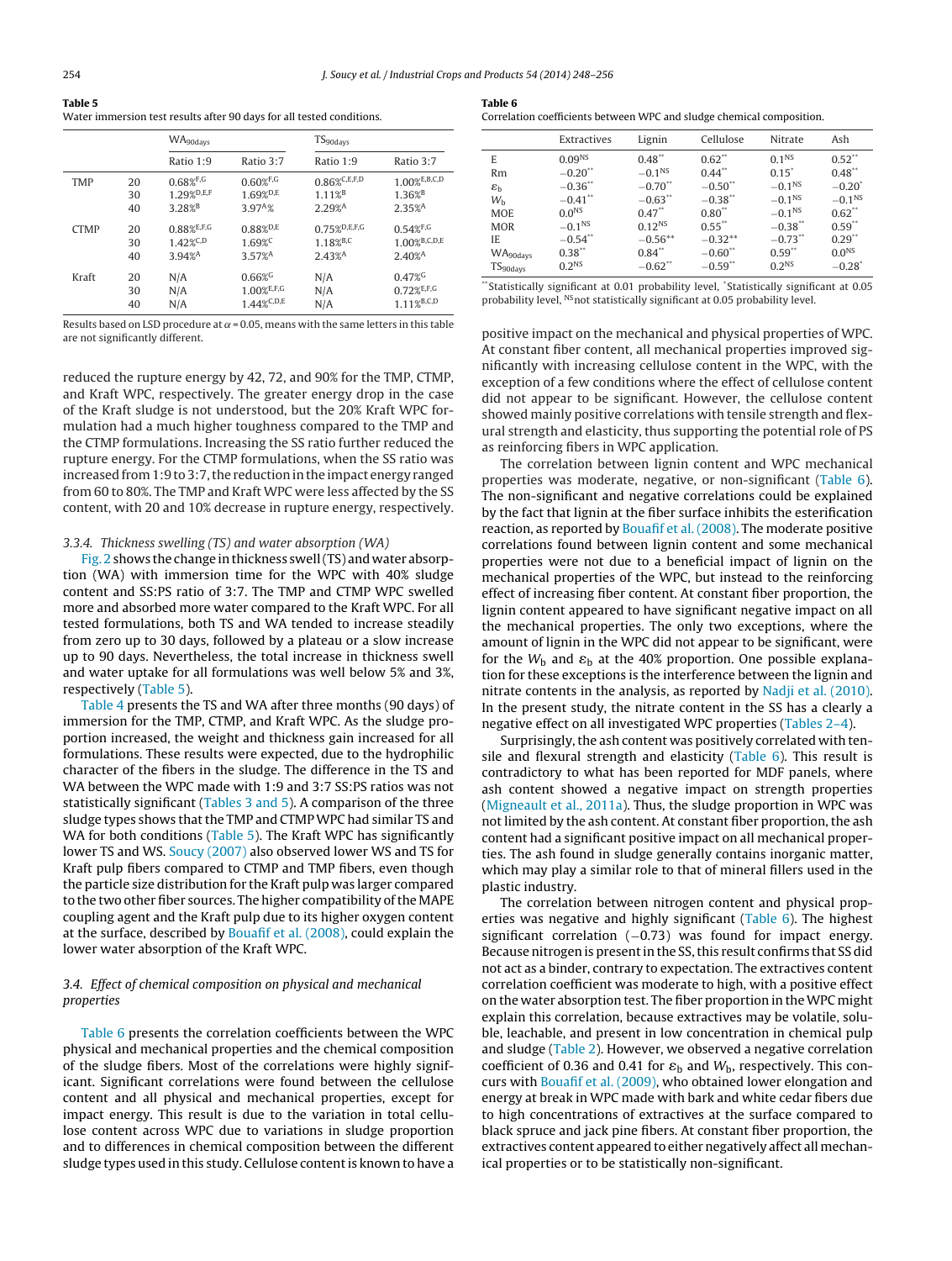<span id="page-7-0"></span>The chemical pulping process results in cellulose fibers with better integrity and thus a higher reinforcement. In addition, the high cellulose content on the surface of chemical pulp resulted in a better affinity with MAPE. Those two explanations also applied in the present study, because sludge is composed of fibers rejected in the papermaking process.

The reinforcing effect of adding MAPE to increase the affinity in WPC is well described by Bouafif et al. (2008). Because PS has higher fiber content compared to SS, better mechanical properties is expected in WPC having higher PS content.

The negative impact of SS content on WPC properties has been observed for all experiments. A reduction of surface reaction between sludge and HDPE with increasing SS content is suspected. The hydrophilic nature of microorganisms may interfere between sludge fibers and MAPE, and 2) some by-products such as low molecular weight sugars found in the SS may inhibit the adhesion between the fibers and the polymeric matrix.

## 3.5. Practical implications

We observed increased stiffness, water swelling, and water absorption with increasing sludge content, but reduced impact energy and elongation at break, similar to the behavior of traditional wood flour filled HDPE WPC in the same range of loading (20–40% fiber proportion). Paper mill sludge WPC allows retaining much higher ash content compared to other traditional wood products such as MDF panels, which appear to have an ash content threshold at from 5 to 8% before the mechanical properties begin decreasing considerably. Therefore, it may be possible to use not only dewatered sludge but also deinking sludge and incinerated sludge as fiber sources or fillers for WPC. Incinerated sludge may redress the problem of the high energy consumption required to dry the sludge.

Recycling WPC made from paper mill sludge may become difficult, because the HDPE cannot be well separated after processing. Sludge is compostable, and an emerging generation of new compostable polymers on the market, such as polylactic acid polymer, polyhydroxybutyrate-valerate, and some aliphatic/aromatic copolyesters, could potentially replace HDPE. Adding sludge could be a way to address market entry problems due to the high cost of these new polymers compared to cheaper polyolefins such as HDPE. The compatibility between the new polymers and paper mill sludge needs to be determined, along with their processing ability.

## **4. Conclusion**

Paper mill sludge has been proposed as a raw material alternative to wood flour in WPC manufacturing. Our results revealed that Kraft sludge contained higher cellulosic content and longer fibers, and would be the most suitable candidate for producing better composite properties compared to sludge produced by chemithermomechanical pulping and thermomechanical pulping. Increasing the sludge proportion improved the composite strength, but also increased the water sorption and thickness swelling for the three tested processes. The results confirmed the role of primary sludge as reinforcing fibers for WPC application. The secondary sludge content had a negative impact on the physical and mechanical properties of the composites.

## **Acknowledgements**

The authors are grateful for financial support by the Canada Research Chairs Program, the Natural Sciences and Engineering Research Council of Canada (NSERC), Le Fonds de Recherche sur la Nature et les Technologies du Québec (FQRNT), and FPInnovations.

The authors would also like to thank the three pulp mills for providing the materials (White Birch Division of Stradacona in Québec City, Lac-Saint-Jean Abitibi-Bowater in Dolbeau-Mistassini, and SFK Pulp in St-Félicien).

## **References**

- Baudez, J.-C., 2001. [Rhéologie](http://refhub.elsevier.com/S0926-6690(14)00020-X/sbref0005) [et](http://refhub.elsevier.com/S0926-6690(14)00020-X/sbref0005) [physico-chimie](http://refhub.elsevier.com/S0926-6690(14)00020-X/sbref0005) [des](http://refhub.elsevier.com/S0926-6690(14)00020-X/sbref0005) [boues](http://refhub.elsevier.com/S0926-6690(14)00020-X/sbref0005) [résiduaires](http://refhub.elsevier.com/S0926-6690(14)00020-X/sbref0005) [pâteuses](http://refhub.elsevier.com/S0926-6690(14)00020-X/sbref0005) [pour](http://refhub.elsevier.com/S0926-6690(14)00020-X/sbref0005) [l'étude](http://refhub.elsevier.com/S0926-6690(14)00020-X/sbref0005) [du](http://refhub.elsevier.com/S0926-6690(14)00020-X/sbref0005) [stockage](http://refhub.elsevier.com/S0926-6690(14)00020-X/sbref0005) [et](http://refhub.elsevier.com/S0926-6690(14)00020-X/sbref0005) [de](http://refhub.elsevier.com/S0926-6690(14)00020-X/sbref0005) [l'épandage.](http://refhub.elsevier.com/S0926-6690(14)00020-X/sbref0005) [Ph.D](http://refhub.elsevier.com/S0926-6690(14)00020-X/sbref0005) [Thesis](http://refhub.elsevier.com/S0926-6690(14)00020-X/sbref0005) [presented](http://refhub.elsevier.com/S0926-6690(14)00020-X/sbref0005) [to](http://refhub.elsevier.com/S0926-6690(14)00020-X/sbref0005) [École](http://refhub.elsevier.com/S0926-6690(14)00020-X/sbref0005) [nationale](http://refhub.elsevier.com/S0926-6690(14)00020-X/sbref0005) [du](http://refhub.elsevier.com/S0926-6690(14)00020-X/sbref0005) [génie](http://refhub.elsevier.com/S0926-6690(14)00020-X/sbref0005) [rural.](http://refhub.elsevier.com/S0926-6690(14)00020-X/sbref0005) [des](http://refhub.elsevier.com/S0926-6690(14)00020-X/sbref0005) [eaux](http://refhub.elsevier.com/S0926-6690(14)00020-X/sbref0005) [et](http://refhub.elsevier.com/S0926-6690(14)00020-X/sbref0005) [des](http://refhub.elsevier.com/S0926-6690(14)00020-X/sbref0005) [forêts.](http://refhub.elsevier.com/S0926-6690(14)00020-X/sbref0005)
- Beauchamp, C.J., Charest, M.-H., Gosselin, A., 2002. [Examination](http://refhub.elsevier.com/S0926-6690(14)00020-X/sbref0010) [of](http://refhub.elsevier.com/S0926-6690(14)00020-X/sbref0010) [environmen](http://refhub.elsevier.com/S0926-6690(14)00020-X/sbref0010)[tal](http://refhub.elsevier.com/S0926-6690(14)00020-X/sbref0010) [quality](http://refhub.elsevier.com/S0926-6690(14)00020-X/sbref0010) [of](http://refhub.elsevier.com/S0926-6690(14)00020-X/sbref0010) [raw](http://refhub.elsevier.com/S0926-6690(14)00020-X/sbref0010) [and](http://refhub.elsevier.com/S0926-6690(14)00020-X/sbref0010) [composting](http://refhub.elsevier.com/S0926-6690(14)00020-X/sbref0010) [de-inking](http://refhub.elsevier.com/S0926-6690(14)00020-X/sbref0010) [paper](http://refhub.elsevier.com/S0926-6690(14)00020-X/sbref0010) [sludge.](http://refhub.elsevier.com/S0926-6690(14)00020-X/sbref0010) [Chemosphere](http://refhub.elsevier.com/S0926-6690(14)00020-X/sbref0010) [46,](http://refhub.elsevier.com/S0926-6690(14)00020-X/sbref0010) [887–895.](http://refhub.elsevier.com/S0926-6690(14)00020-X/sbref0010)
- Beauchamp, C.J., Camiré, C., Chalifour, F.P., 2006. [Use](http://refhub.elsevier.com/S0926-6690(14)00020-X/sbref0015) [of](http://refhub.elsevier.com/S0926-6690(14)00020-X/sbref0015) [Back](http://refhub.elsevier.com/S0926-6690(14)00020-X/sbref0015) [and](http://refhub.elsevier.com/S0926-6690(14)00020-X/sbref0015) [combined](http://refhub.elsevier.com/S0926-6690(14)00020-X/sbref0015) [paper](http://refhub.elsevier.com/S0926-6690(14)00020-X/sbref0015) [sludge](http://refhub.elsevier.com/S0926-6690(14)00020-X/sbref0015) [for](http://refhub.elsevier.com/S0926-6690(14)00020-X/sbref0015) [the](http://refhub.elsevier.com/S0926-6690(14)00020-X/sbref0015) [revegetation](http://refhub.elsevier.com/S0926-6690(14)00020-X/sbref0015) [of](http://refhub.elsevier.com/S0926-6690(14)00020-X/sbref0015) [back-covered](http://refhub.elsevier.com/S0926-6690(14)00020-X/sbref0015) [land.](http://refhub.elsevier.com/S0926-6690(14)00020-X/sbref0015) [J.](http://refhub.elsevier.com/S0926-6690(14)00020-X/sbref0015) [Environ.](http://refhub.elsevier.com/S0926-6690(14)00020-X/sbref0015) [Eng.](http://refhub.elsevier.com/S0926-6690(14)00020-X/sbref0015) [Sci.](http://refhub.elsevier.com/S0926-6690(14)00020-X/sbref0015) [5,](http://refhub.elsevier.com/S0926-6690(14)00020-X/sbref0015) [253–261.](http://refhub.elsevier.com/S0926-6690(14)00020-X/sbref0015)
- Borruso, A.V., 2008. [High](http://refhub.elsevier.com/S0926-6690(14)00020-X/sbref0025) [density](http://refhub.elsevier.com/S0926-6690(14)00020-X/sbref0025) [polyethylene](http://refhub.elsevier.com/S0926-6690(14)00020-X/sbref0025) [resins.](http://refhub.elsevier.com/S0926-6690(14)00020-X/sbref0025) [In:](http://refhub.elsevier.com/S0926-6690(14)00020-X/sbref0025) [Chemical](http://refhub.elsevier.com/S0926-6690(14)00020-X/sbref0025) [Economic](http://refhub.elsevier.com/S0926-6690(14)00020-X/sbref0025) [Hand](http://refhub.elsevier.com/S0926-6690(14)00020-X/sbref0025)[book](http://refhub.elsevier.com/S0926-6690(14)00020-X/sbref0025) [Marketing](http://refhub.elsevier.com/S0926-6690(14)00020-X/sbref0025) [Research](http://refhub.elsevier.com/S0926-6690(14)00020-X/sbref0025) [Report,](http://refhub.elsevier.com/S0926-6690(14)00020-X/sbref0025) [pp.](http://refhub.elsevier.com/S0926-6690(14)00020-X/sbref0025) [1–94.](http://refhub.elsevier.com/S0926-6690(14)00020-X/sbref0025)
- Bouafif,H.,Koubaa,A., Perré, P.,Cloutier,A.,Riedl,B., 2008.[Analysis](http://refhub.elsevier.com/S0926-6690(14)00020-X/sbref0030) [of](http://refhub.elsevier.com/S0926-6690(14)00020-X/sbref0030) [among-species](http://refhub.elsevier.com/S0926-6690(14)00020-X/sbref0030) [variability](http://refhub.elsevier.com/S0926-6690(14)00020-X/sbref0030) [in](http://refhub.elsevier.com/S0926-6690(14)00020-X/sbref0030) [wood](http://refhub.elsevier.com/S0926-6690(14)00020-X/sbref0030) [fiber](http://refhub.elsevier.com/S0926-6690(14)00020-X/sbref0030) [surface](http://refhub.elsevier.com/S0926-6690(14)00020-X/sbref0030) [using](http://refhub.elsevier.com/S0926-6690(14)00020-X/sbref0030) [DRIFTS](http://refhub.elsevier.com/S0926-6690(14)00020-X/sbref0030) [and](http://refhub.elsevier.com/S0926-6690(14)00020-X/sbref0030) [XPS:](http://refhub.elsevier.com/S0926-6690(14)00020-X/sbref0030) [Effects](http://refhub.elsevier.com/S0926-6690(14)00020-X/sbref0030) [on](http://refhub.elsevier.com/S0926-6690(14)00020-X/sbref0030) [esterification](http://refhub.elsevier.com/S0926-6690(14)00020-X/sbref0030) [efficiency.](http://refhub.elsevier.com/S0926-6690(14)00020-X/sbref0030) [J.](http://refhub.elsevier.com/S0926-6690(14)00020-X/sbref0030) [Wood](http://refhub.elsevier.com/S0926-6690(14)00020-X/sbref0030) [Chem.](http://refhub.elsevier.com/S0926-6690(14)00020-X/sbref0030) [Technol.](http://refhub.elsevier.com/S0926-6690(14)00020-X/sbref0030) [28,](http://refhub.elsevier.com/S0926-6690(14)00020-X/sbref0030) [296–315.](http://refhub.elsevier.com/S0926-6690(14)00020-X/sbref0030)
- Bouafif, H., Koubaa, A., Perré, P., Cloutier, A., 2009. [Effects](http://refhub.elsevier.com/S0926-6690(14)00020-X/sbref0035) [of](http://refhub.elsevier.com/S0926-6690(14)00020-X/sbref0035) [fiber](http://refhub.elsevier.com/S0926-6690(14)00020-X/sbref0035) [characteristics](http://refhub.elsevier.com/S0926-6690(14)00020-X/sbref0035) [on](http://refhub.elsevier.com/S0926-6690(14)00020-X/sbref0035) [the](http://refhub.elsevier.com/S0926-6690(14)00020-X/sbref0035) [physical](http://refhub.elsevier.com/S0926-6690(14)00020-X/sbref0035) [and](http://refhub.elsevier.com/S0926-6690(14)00020-X/sbref0035) [mechanical](http://refhub.elsevier.com/S0926-6690(14)00020-X/sbref0035) [properties](http://refhub.elsevier.com/S0926-6690(14)00020-X/sbref0035) [of](http://refhub.elsevier.com/S0926-6690(14)00020-X/sbref0035) [wood](http://refhub.elsevier.com/S0926-6690(14)00020-X/sbref0035) [plastic](http://refhub.elsevier.com/S0926-6690(14)00020-X/sbref0035) [composites.](http://refhub.elsevier.com/S0926-6690(14)00020-X/sbref0035) [Compos.](http://refhub.elsevier.com/S0926-6690(14)00020-X/sbref0035) [Part](http://refhub.elsevier.com/S0926-6690(14)00020-X/sbref0035) [A](http://refhub.elsevier.com/S0926-6690(14)00020-X/sbref0035) [40,](http://refhub.elsevier.com/S0926-6690(14)00020-X/sbref0035) [1975–1981.](http://refhub.elsevier.com/S0926-6690(14)00020-X/sbref0035)
- Browning, B.L., 1967. [Methods](http://refhub.elsevier.com/S0926-6690(14)00020-X/sbref0040) [of](http://refhub.elsevier.com/S0926-6690(14)00020-X/sbref0040) [Wood](http://refhub.elsevier.com/S0926-6690(14)00020-X/sbref0040) [Chemistry,](http://refhub.elsevier.com/S0926-6690(14)00020-X/sbref0040) [volume](http://refhub.elsevier.com/S0926-6690(14)00020-X/sbref0040) [2.](http://refhub.elsevier.com/S0926-6690(14)00020-X/sbref0040) [Interscience](http://refhub.elsevier.com/S0926-6690(14)00020-X/sbref0040) [Publish](http://refhub.elsevier.com/S0926-6690(14)00020-X/sbref0040)[ers,](http://refhub.elsevier.com/S0926-6690(14)00020-X/sbref0040) [New](http://refhub.elsevier.com/S0926-6690(14)00020-X/sbref0040) [York.](http://refhub.elsevier.com/S0926-6690(14)00020-X/sbref0040)
- Chen, G., Yue, P.L., Mujumdar, A.S., 2002. [Sludge](http://refhub.elsevier.com/S0926-6690(14)00020-X/sbref0045) [dewatering](http://refhub.elsevier.com/S0926-6690(14)00020-X/sbref0045) [and](http://refhub.elsevier.com/S0926-6690(14)00020-X/sbref0045) [drying.](http://refhub.elsevier.com/S0926-6690(14)00020-X/sbref0045) [Dryi.](http://refhub.elsevier.com/S0926-6690(14)00020-X/sbref0045) [Tech](http://refhub.elsevier.com/S0926-6690(14)00020-X/sbref0045)[nol.](http://refhub.elsevier.com/S0926-6690(14)00020-X/sbref0045) [20](http://refhub.elsevier.com/S0926-6690(14)00020-X/sbref0045) [\(4–5\),](http://refhub.elsevier.com/S0926-6690(14)00020-X/sbref0045) [967–988.](http://refhub.elsevier.com/S0926-6690(14)00020-X/sbref0045)
- Cheremisinoff, N.P., 1996. [Biotechnology](http://refhub.elsevier.com/S0926-6690(14)00020-X/sbref0050) [for](http://refhub.elsevier.com/S0926-6690(14)00020-X/sbref0050) [Waste](http://refhub.elsevier.com/S0926-6690(14)00020-X/sbref0050) [and](http://refhub.elsevier.com/S0926-6690(14)00020-X/sbref0050) [Wastewater](http://refhub.elsevier.com/S0926-6690(14)00020-X/sbref0050) [Treatment.](http://refhub.elsevier.com/S0926-6690(14)00020-X/sbref0050) [Butterworth-Heinemann,](http://refhub.elsevier.com/S0926-6690(14)00020-X/sbref0050) [Woburn.](http://refhub.elsevier.com/S0926-6690(14)00020-X/sbref0050)
- Geng, X., Zhang, S.Y., Deng, J., 2007. [Characteristics](http://refhub.elsevier.com/S0926-6690(14)00020-X/sbref0065) [of](http://refhub.elsevier.com/S0926-6690(14)00020-X/sbref0065) [paper](http://refhub.elsevier.com/S0926-6690(14)00020-X/sbref0065) [mill](http://refhub.elsevier.com/S0926-6690(14)00020-X/sbref0065) [sludge](http://refhub.elsevier.com/S0926-6690(14)00020-X/sbref0065) [and](http://refhub.elsevier.com/S0926-6690(14)00020-X/sbref0065) [its](http://refhub.elsevier.com/S0926-6690(14)00020-X/sbref0065) [uti](http://refhub.elsevier.com/S0926-6690(14)00020-X/sbref0065)[lization](http://refhub.elsevier.com/S0926-6690(14)00020-X/sbref0065) [for](http://refhub.elsevier.com/S0926-6690(14)00020-X/sbref0065) [the](http://refhub.elsevier.com/S0926-6690(14)00020-X/sbref0065) [manufacture](http://refhub.elsevier.com/S0926-6690(14)00020-X/sbref0065) [of](http://refhub.elsevier.com/S0926-6690(14)00020-X/sbref0065) [medium](http://refhub.elsevier.com/S0926-6690(14)00020-X/sbref0065) [density](http://refhub.elsevier.com/S0926-6690(14)00020-X/sbref0065) [fiberboard.](http://refhub.elsevier.com/S0926-6690(14)00020-X/sbref0065) [Wood](http://refhub.elsevier.com/S0926-6690(14)00020-X/sbref0065) [Fiber](http://refhub.elsevier.com/S0926-6690(14)00020-X/sbref0065) [Sci.](http://refhub.elsevier.com/S0926-6690(14)00020-X/sbref0065) [37](http://refhub.elsevier.com/S0926-6690(14)00020-X/sbref0065)  $(2)$ , [345](http://refhub.elsevier.com/S0926-6690(14)00020-X/sbref0065)–[351.](http://refhub.elsevier.com/S0926-6690(14)00020-X/sbref0065)
- Gerardi, M.-C., 2006. [Wastewater](http://refhub.elsevier.com/S0926-6690(14)00020-X/sbref0070) [Bacteria.](http://refhub.elsevier.com/S0926-6690(14)00020-X/sbref0070) [John](http://refhub.elsevier.com/S0926-6690(14)00020-X/sbref0070) [Wiley](http://refhub.elsevier.com/S0926-6690(14)00020-X/sbref0070) [&](http://refhub.elsevier.com/S0926-6690(14)00020-X/sbref0070) [Son](http://refhub.elsevier.com/S0926-6690(14)00020-X/sbref0070) [Inc,](http://refhub.elsevier.com/S0926-6690(14)00020-X/sbref0070) [Hoboken,](http://refhub.elsevier.com/S0926-6690(14)00020-X/sbref0070) [New](http://refhub.elsevier.com/S0926-6690(14)00020-X/sbref0070) [Jersey.](http://refhub.elsevier.com/S0926-6690(14)00020-X/sbref0070)
- Gilbride, K.[A](http://refhub.elsevier.com/S0926-6690(14)00020-X/sbref0075)., Fulthorpe, R.R., 2004. A [survey](http://refhub.elsevier.com/S0926-6690(14)00020-X/sbref0075) of the [composition](http://refhub.elsevier.com/S0926-6690(14)00020-X/sbref0075) [and](http://refhub.elsevier.com/S0926-6690(14)00020-X/sbref0075) [diversity](http://refhub.elsevier.com/S0926-6690(14)00020-X/sbref0075) [of](http://refhub.elsevier.com/S0926-6690(14)00020-X/sbref0075) [bac](http://refhub.elsevier.com/S0926-6690(14)00020-X/sbref0075)[terial](http://refhub.elsevier.com/S0926-6690(14)00020-X/sbref0075) [populations](http://refhub.elsevier.com/S0926-6690(14)00020-X/sbref0075) [in](http://refhub.elsevier.com/S0926-6690(14)00020-X/sbref0075) [bleached](http://refhub.elsevier.com/S0926-6690(14)00020-X/sbref0075) [kraft](http://refhub.elsevier.com/S0926-6690(14)00020-X/sbref0075) [pulp-mill](http://refhub.elsevier.com/S0926-6690(14)00020-X/sbref0075) [wastewater](http://refhub.elsevier.com/S0926-6690(14)00020-X/sbref0075) [secondary](http://refhub.elsevier.com/S0926-6690(14)00020-X/sbref0075) [treatment](http://refhub.elsevier.com/S0926-6690(14)00020-X/sbref0075) [systems.](http://refhub.elsevier.com/S0926-6690(14)00020-X/sbref0075) [J.](http://refhub.elsevier.com/S0926-6690(14)00020-X/sbref0075) [Microbiol.](http://refhub.elsevier.com/S0926-6690(14)00020-X/sbref0075) [50,](http://refhub.elsevier.com/S0926-6690(14)00020-X/sbref0075) [633–644.](http://refhub.elsevier.com/S0926-6690(14)00020-X/sbref0075)
- Haag, A.P., Geesey, G.G., Mitleman, M.W., 2006. [Bacterially](http://refhub.elsevier.com/S0926-6690(14)00020-X/sbref0085) [derived](http://refhub.elsevier.com/S0926-6690(14)00020-X/sbref0085) [wood](http://refhub.elsevier.com/S0926-6690(14)00020-X/sbref0085) [adhesives.](http://refhub.elsevier.com/S0926-6690(14)00020-X/sbref0085) [Int.](http://refhub.elsevier.com/S0926-6690(14)00020-X/sbref0085) [Adhe.](http://refhub.elsevier.com/S0926-6690(14)00020-X/sbref0085) [Adhe.](http://refhub.elsevier.com/S0926-6690(14)00020-X/sbref0085) [26,](http://refhub.elsevier.com/S0926-6690(14)00020-X/sbref0085) [177](http://refhub.elsevier.com/S0926-6690(14)00020-X/sbref0085)–[183.](http://refhub.elsevier.com/S0926-6690(14)00020-X/sbref0085)
- Ismail, S.H., Bakar, A.A., 2005a. [Chemical](http://refhub.elsevier.com/S0926-6690(14)00020-X/sbref0095) [modification](http://refhub.elsevier.com/S0926-6690(14)00020-X/sbref0095) [of](http://refhub.elsevier.com/S0926-6690(14)00020-X/sbref0095) [paper](http://refhub.elsevier.com/S0926-6690(14)00020-X/sbref0095) [sludge](http://refhub.elsevier.com/S0926-6690(14)00020-X/sbref0095) [filled](http://refhub.elsevier.com/S0926-6690(14)00020-X/sbref0095) [polypropylene](http://refhub.elsevier.com/S0926-6690(14)00020-X/sbref0095) [PP](http://refhub.elsevier.com/S0926-6690(14)00020-X/sbref0095) [ethylene](http://refhub.elsevier.com/S0926-6690(14)00020-X/sbref0095) [propylene](http://refhub.elsevier.com/S0926-6690(14)00020-X/sbref0095) [diene](http://refhub.elsevier.com/S0926-6690(14)00020-X/sbref0095) [terpolymer](http://refhub.elsevier.com/S0926-6690(14)00020-X/sbref0095) [EPDM](http://refhub.elsevier.com/S0926-6690(14)00020-X/sbref0095) [composites.](http://refhub.elsevier.com/S0926-6690(14)00020-X/sbref0095) [In:](http://refhub.elsevier.com/S0926-6690(14)00020-X/sbref0095) [Proceedings](http://refhub.elsevier.com/S0926-6690(14)00020-X/sbref0095) [of](http://refhub.elsevier.com/S0926-6690(14)00020-X/sbref0095) [the](http://refhub.elsevier.com/S0926-6690(14)00020-X/sbref0095) [International](http://refhub.elsevier.com/S0926-6690(14)00020-X/sbref0095) [Conference](http://refhub.elsevier.com/S0926-6690(14)00020-X/sbref0095) [on](http://refhub.elsevier.com/S0926-6690(14)00020-X/sbref0095) [Recent](http://refhub.elsevier.com/S0926-6690(14)00020-X/sbref0095) [Advance](http://refhub.elsevier.com/S0926-6690(14)00020-X/sbref0095) [in](http://refhub.elsevier.com/S0926-6690(14)00020-X/sbref0095) [Mechanical](http://refhub.elsevier.com/S0926-6690(14)00020-X/sbref0095) [&](http://refhub.elsevier.com/S0926-6690(14)00020-X/sbref0095) [Material](http://refhub.elsevier.com/S0926-6690(14)00020-X/sbref0095) [Engineering,](http://refhub.elsevier.com/S0926-6690(14)00020-X/sbref0095) [pp.](http://refhub.elsevier.com/S0926-6690(14)00020-X/sbref0095) [1323](http://refhub.elsevier.com/S0926-6690(14)00020-X/sbref0095)–[1327.](http://refhub.elsevier.com/S0926-6690(14)00020-X/sbref0095)
- Ismail, S.H., Bakar, A.A., 2005b. [A](http://refhub.elsevier.com/S0926-6690(14)00020-X/sbref0100) [comparative](http://refhub.elsevier.com/S0926-6690(14)00020-X/sbref0100) [study](http://refhub.elsevier.com/S0926-6690(14)00020-X/sbref0100) [on](http://refhub.elsevier.com/S0926-6690(14)00020-X/sbref0100) [the](http://refhub.elsevier.com/S0926-6690(14)00020-X/sbref0100) [effects](http://refhub.elsevier.com/S0926-6690(14)00020-X/sbref0100) [of](http://refhub.elsevier.com/S0926-6690(14)00020-X/sbref0100) [paper](http://refhub.elsevier.com/S0926-6690(14)00020-X/sbref0100) [sludge](http://refhub.elsevier.com/S0926-6690(14)00020-X/sbref0100) [and](http://refhub.elsevier.com/S0926-6690(14)00020-X/sbref0100) [Kaolin](http://refhub.elsevier.com/S0926-6690(14)00020-X/sbref0100) [on](http://refhub.elsevier.com/S0926-6690(14)00020-X/sbref0100) [properties](http://refhub.elsevier.com/S0926-6690(14)00020-X/sbref0100) [of](http://refhub.elsevier.com/S0926-6690(14)00020-X/sbref0100) [polyethylene](http://refhub.elsevier.com/S0926-6690(14)00020-X/sbref0100) [ethylene](http://refhub.elsevier.com/S0926-6690(14)00020-X/sbref0100) [propylene](http://refhub.elsevier.com/S0926-6690(14)00020-X/sbref0100) [diene](http://refhub.elsevier.com/S0926-6690(14)00020-X/sbref0100) [terpolymer](http://refhub.elsevier.com/S0926-6690(14)00020-X/sbref0100) [composites.](http://refhub.elsevier.com/S0926-6690(14)00020-X/sbref0100) [Ira.](http://refhub.elsevier.com/S0926-6690(14)00020-X/sbref0100) [Polym.](http://refhub.elsevier.com/S0926-6690(14)00020-X/sbref0100) [J.](http://refhub.elsevier.com/S0926-6690(14)00020-X/sbref0100) [14](http://refhub.elsevier.com/S0926-6690(14)00020-X/sbref0100) [\(8\),](http://refhub.elsevier.com/S0926-6690(14)00020-X/sbref0100) [705](http://refhub.elsevier.com/S0926-6690(14)00020-X/sbref0100)–[713.](http://refhub.elsevier.com/S0926-6690(14)00020-X/sbref0100)
- Ismail, S.H., Bakar, A.A., 2006. [Effects](http://refhub.elsevier.com/S0926-6690(14)00020-X/sbref0105) [of](http://refhub.elsevier.com/S0926-6690(14)00020-X/sbref0105) [chemical](http://refhub.elsevier.com/S0926-6690(14)00020-X/sbref0105) [modification](http://refhub.elsevier.com/S0926-6690(14)00020-X/sbref0105) [of](http://refhub.elsevier.com/S0926-6690(14)00020-X/sbref0105) [paper](http://refhub.elsevier.com/S0926-6690(14)00020-X/sbref0105) [sludge](http://refhub.elsevier.com/S0926-6690(14)00020-X/sbref0105) [filled](http://refhub.elsevier.com/S0926-6690(14)00020-X/sbref0105) [polypropylene](http://refhub.elsevier.com/S0926-6690(14)00020-X/sbref0105) [PP.;1;](http://refhub.elsevier.com/S0926-6690(14)00020-X/sbref0105) [ethylene](http://refhub.elsevier.com/S0926-6690(14)00020-X/sbref0105) [propylene](http://refhub.elsevier.com/S0926-6690(14)00020-X/sbref0105) [diene](http://refhub.elsevier.com/S0926-6690(14)00020-X/sbref0105) [terpolymer](http://refhub.elsevier.com/S0926-6690(14)00020-X/sbref0105) [EPDM](http://refhub.elsevier.com/S0926-6690(14)00020-X/sbref0105) [composites.](http://refhub.elsevier.com/S0926-6690(14)00020-X/sbref0105) [J.](http://refhub.elsevier.com/S0926-6690(14)00020-X/sbref0105) [Rein.](http://refhub.elsevier.com/S0926-6690(14)00020-X/sbref0105) [Plas.](http://refhub.elsevier.com/S0926-6690(14)00020-X/sbref0105) [Compos.](http://refhub.elsevier.com/S0926-6690(14)00020-X/sbref0105) [25](http://refhub.elsevier.com/S0926-6690(14)00020-X/sbref0105) [\(1\),](http://refhub.elsevier.com/S0926-6690(14)00020-X/sbref0105) [42–58.](http://refhub.elsevier.com/S0926-6690(14)00020-X/sbref0105)
- Krigstin, S., Sain, M., 2006. [Characterization](http://refhub.elsevier.com/S0926-6690(14)00020-X/sbref0110) [and](http://refhub.elsevier.com/S0926-6690(14)00020-X/sbref0110) [potential](http://refhub.elsevier.com/S0926-6690(14)00020-X/sbref0110) [utilisation](http://refhub.elsevier.com/S0926-6690(14)00020-X/sbref0110) [of](http://refhub.elsevier.com/S0926-6690(14)00020-X/sbref0110) [recycled](http://refhub.elsevier.com/S0926-6690(14)00020-X/sbref0110) [paper](http://refhub.elsevier.com/S0926-6690(14)00020-X/sbref0110) [mill](http://refhub.elsevier.com/S0926-6690(14)00020-X/sbref0110) [sludge.](http://refhub.elsevier.com/S0926-6690(14)00020-X/sbref0110) [Pulp](http://refhub.elsevier.com/S0926-6690(14)00020-X/sbref0110) [Paper](http://refhub.elsevier.com/S0926-6690(14)00020-X/sbref0110) [Canada](http://refhub.elsevier.com/S0926-6690(14)00020-X/sbref0110) [107](http://refhub.elsevier.com/S0926-6690(14)00020-X/sbref0110) [\(5\),](http://refhub.elsevier.com/S0926-6690(14)00020-X/sbref0110) [29–32.](http://refhub.elsevier.com/S0926-6690(14)00020-X/sbref0110)
- Mabee, W.E., 2001. Study of woody fibre in papermill sludge. Ph.D Thesis presented to University of Toronto.
- Mahmood, T., Elliott, A., 2006. [A](http://refhub.elsevier.com/S0926-6690(14)00020-X/sbref0120) [review](http://refhub.elsevier.com/S0926-6690(14)00020-X/sbref0120) [of](http://refhub.elsevier.com/S0926-6690(14)00020-X/sbref0120) [secondary](http://refhub.elsevier.com/S0926-6690(14)00020-X/sbref0120) [sludge](http://refhub.elsevier.com/S0926-6690(14)00020-X/sbref0120) [reduction](http://refhub.elsevier.com/S0926-6690(14)00020-X/sbref0120) [technologies](http://refhub.elsevier.com/S0926-6690(14)00020-X/sbref0120) [for](http://refhub.elsevier.com/S0926-6690(14)00020-X/sbref0120) [the](http://refhub.elsevier.com/S0926-6690(14)00020-X/sbref0120) [pulp](http://refhub.elsevier.com/S0926-6690(14)00020-X/sbref0120) [and](http://refhub.elsevier.com/S0926-6690(14)00020-X/sbref0120) [paper](http://refhub.elsevier.com/S0926-6690(14)00020-X/sbref0120) [industry.](http://refhub.elsevier.com/S0926-6690(14)00020-X/sbref0120) [Water](http://refhub.elsevier.com/S0926-6690(14)00020-X/sbref0120) [Res.](http://refhub.elsevier.com/S0926-6690(14)00020-X/sbref0120) [40,](http://refhub.elsevier.com/S0926-6690(14)00020-X/sbref0120) [2093–2112.](http://refhub.elsevier.com/S0926-6690(14)00020-X/sbref0120)
- Maine, F., 2007. Wood Plastic Composite Market and Technology–an Update Online publication available at [http://www.plasticstrends.net](http://www.plasticstrends.net/)
- Merle-Lamout, N., Pannetier, G., 2012. Marché actuel des nouveaux produits issus du bois et évolution à échéance de 2020. Report presented to Government of France, pp. 1–20.
- Migneault, S., Koubaa, A., Erchiqui, F., Chaala, A., Englund, K., Wolcott, M.P., 2009. [Effect](http://refhub.elsevier.com/S0926-6690(14)00020-X/sbref0140) [of](http://refhub.elsevier.com/S0926-6690(14)00020-X/sbref0140) [processing](http://refhub.elsevier.com/S0926-6690(14)00020-X/sbref0140) [method](http://refhub.elsevier.com/S0926-6690(14)00020-X/sbref0140) [and](http://refhub.elsevier.com/S0926-6690(14)00020-X/sbref0140) [fiber](http://refhub.elsevier.com/S0926-6690(14)00020-X/sbref0140) [size](http://refhub.elsevier.com/S0926-6690(14)00020-X/sbref0140) [on](http://refhub.elsevier.com/S0926-6690(14)00020-X/sbref0140) [the](http://refhub.elsevier.com/S0926-6690(14)00020-X/sbref0140) [structure](http://refhub.elsevier.com/S0926-6690(14)00020-X/sbref0140) [and](http://refhub.elsevier.com/S0926-6690(14)00020-X/sbref0140) [properties](http://refhub.elsevier.com/S0926-6690(14)00020-X/sbref0140) [of](http://refhub.elsevier.com/S0926-6690(14)00020-X/sbref0140) [WPC.](http://refhub.elsevier.com/S0926-6690(14)00020-X/sbref0140) [Compos.](http://refhub.elsevier.com/S0926-6690(14)00020-X/sbref0140) [Part](http://refhub.elsevier.com/S0926-6690(14)00020-X/sbref0140) [A](http://refhub.elsevier.com/S0926-6690(14)00020-X/sbref0140) [40,](http://refhub.elsevier.com/S0926-6690(14)00020-X/sbref0140) [80](http://refhub.elsevier.com/S0926-6690(14)00020-X/sbref0140)–[85.](http://refhub.elsevier.com/S0926-6690(14)00020-X/sbref0140)
- Migneault, S., Koubaa, A., Nadji, H., Riedl, B., Zhang, S.Y., Deng, J., 2010. [Medium-](http://refhub.elsevier.com/S0926-6690(14)00020-X/sbref0145)[Density](http://refhub.elsevier.com/S0926-6690(14)00020-X/sbref0145) [Fiberboard](http://refhub.elsevier.com/S0926-6690(14)00020-X/sbref0145) produced using [pulp](http://refhub.elsevier.com/S0926-6690(14)00020-X/sbref0145) [and](http://refhub.elsevier.com/S0926-6690(14)00020-X/sbref0145) [paper](http://refhub.elsevier.com/S0926-6690(14)00020-X/sbref0145) [sludge](http://refhub.elsevier.com/S0926-6690(14)00020-X/sbref0145) from different [pulping](http://refhub.elsevier.com/S0926-6690(14)00020-X/sbref0145) [processes.](http://refhub.elsevier.com/S0926-6690(14)00020-X/sbref0145) [Wood](http://refhub.elsevier.com/S0926-6690(14)00020-X/sbref0145) [Fiber](http://refhub.elsevier.com/S0926-6690(14)00020-X/sbref0145) [Sci.](http://refhub.elsevier.com/S0926-6690(14)00020-X/sbref0145) [42](http://refhub.elsevier.com/S0926-6690(14)00020-X/sbref0145) [\(3\),](http://refhub.elsevier.com/S0926-6690(14)00020-X/sbref0145) [292](http://refhub.elsevier.com/S0926-6690(14)00020-X/sbref0145)–[303.](http://refhub.elsevier.com/S0926-6690(14)00020-X/sbref0145)
- Migneault, S., Koubaa, A., Nadji, H., Riedl, B., Zhang, S.Y., Deng, J., 2011a. [Binderless](http://refhub.elsevier.com/S0926-6690(14)00020-X/sbref0150) [fiberboard](http://refhub.elsevier.com/S0926-6690(14)00020-X/sbref0150) [made](http://refhub.elsevier.com/S0926-6690(14)00020-X/sbref0150) [from](http://refhub.elsevier.com/S0926-6690(14)00020-X/sbref0150) [primary](http://refhub.elsevier.com/S0926-6690(14)00020-X/sbref0150) [and](http://refhub.elsevier.com/S0926-6690(14)00020-X/sbref0150) [secondary](http://refhub.elsevier.com/S0926-6690(14)00020-X/sbref0150) [pulp](http://refhub.elsevier.com/S0926-6690(14)00020-X/sbref0150) [and](http://refhub.elsevier.com/S0926-6690(14)00020-X/sbref0150) [paper](http://refhub.elsevier.com/S0926-6690(14)00020-X/sbref0150) [sludge.](http://refhub.elsevier.com/S0926-6690(14)00020-X/sbref0150) [Wood](http://refhub.elsevier.com/S0926-6690(14)00020-X/sbref0150) [Fiber](http://refhub.elsevier.com/S0926-6690(14)00020-X/sbref0150) [Sci.](http://refhub.elsevier.com/S0926-6690(14)00020-X/sbref0150) [43](http://refhub.elsevier.com/S0926-6690(14)00020-X/sbref0150) [\(2\),](http://refhub.elsevier.com/S0926-6690(14)00020-X/sbref0150) [180–193.](http://refhub.elsevier.com/S0926-6690(14)00020-X/sbref0150)
- Migneault, S., Koubaa, A., Nadji, H., Riedl, B., Zhang, S.Y., Deng, J., 2011b. [Potential](http://refhub.elsevier.com/S0926-6690(14)00020-X/sbref0155) [of](http://refhub.elsevier.com/S0926-6690(14)00020-X/sbref0155) [pulp](http://refhub.elsevier.com/S0926-6690(14)00020-X/sbref0155) [and](http://refhub.elsevier.com/S0926-6690(14)00020-X/sbref0155) [paper](http://refhub.elsevier.com/S0926-6690(14)00020-X/sbref0155) [sludge](http://refhub.elsevier.com/S0926-6690(14)00020-X/sbref0155) [as](http://refhub.elsevier.com/S0926-6690(14)00020-X/sbref0155) [a](http://refhub.elsevier.com/S0926-6690(14)00020-X/sbref0155) [formaldehyde](http://refhub.elsevier.com/S0926-6690(14)00020-X/sbref0155) [scavenger](http://refhub.elsevier.com/S0926-6690(14)00020-X/sbref0155) [agent](http://refhub.elsevier.com/S0926-6690(14)00020-X/sbref0155) [in](http://refhub.elsevier.com/S0926-6690(14)00020-X/sbref0155) [MDF](http://refhub.elsevier.com/S0926-6690(14)00020-X/sbref0155) [resins.](http://refhub.elsevier.com/S0926-6690(14)00020-X/sbref0155) [Holzforschung](http://refhub.elsevier.com/S0926-6690(14)00020-X/sbref0155) [65,](http://refhub.elsevier.com/S0926-6690(14)00020-X/sbref0155) [403](http://refhub.elsevier.com/S0926-6690(14)00020-X/sbref0155)–[409.](http://refhub.elsevier.com/S0926-6690(14)00020-X/sbref0155)
- Nadji, H., Migneault, S., Xing, S., Riedl, B., Deng, J., Zhang, S.Y., Koubaa, A., 2010. Physico-chemical characterization of primary and secondary sludge from three papermaking processes. Proceeding of 96th annual meeting of the pulp and paper technical association of Canada, 5 pp.
- Ou-Yang, W., Wu, W.-S., 2002. [Investigations](http://refhub.elsevier.com/S0926-6690(14)00020-X/sbref0165) [of](http://refhub.elsevier.com/S0926-6690(14)00020-X/sbref0165) [paper](http://refhub.elsevier.com/S0926-6690(14)00020-X/sbref0165) [mill](http://refhub.elsevier.com/S0926-6690(14)00020-X/sbref0165) [sludge](http://refhub.elsevier.com/S0926-6690(14)00020-X/sbref0165) [as](http://refhub.elsevier.com/S0926-6690(14)00020-X/sbref0165) [a](http://refhub.elsevier.com/S0926-6690(14)00020-X/sbref0165) [component](http://refhub.elsevier.com/S0926-6690(14)00020-X/sbref0165) [container](http://refhub.elsevier.com/S0926-6690(14)00020-X/sbref0165) [medium.](http://refhub.elsevier.com/S0926-6690(14)00020-X/sbref0165) [Plant](http://refhub.elsevier.com/S0926-6690(14)00020-X/sbref0165) [Path](http://refhub.elsevier.com/S0926-6690(14)00020-X/sbref0165) [11,](http://refhub.elsevier.com/S0926-6690(14)00020-X/sbref0165) [19](http://refhub.elsevier.com/S0926-6690(14)00020-X/sbref0165)–[24.](http://refhub.elsevier.com/S0926-6690(14)00020-X/sbref0165)
- Pearson, M.A., 2005. The Paper Sludge Story: Recycling in Ontario Show the Dark Side of Green. Ontario daily society newsletter. Article available online at [http://www.watershedsentinel.ca](http://www.watershedsentinel.ca/)
- Qiao, X., Zhang, Y., Zhang, Y., 2004. [Maleic](http://refhub.elsevier.com/S0926-6690(14)00020-X/sbref0180) [anhydride](http://refhub.elsevier.com/S0926-6690(14)00020-X/sbref0180) [grafted](http://refhub.elsevier.com/S0926-6690(14)00020-X/sbref0180) [polypropylene](http://refhub.elsevier.com/S0926-6690(14)00020-X/sbref0180) [as](http://refhub.elsevier.com/S0926-6690(14)00020-X/sbref0180) [a](http://refhub.elsevier.com/S0926-6690(14)00020-X/sbref0180) [coupling](http://refhub.elsevier.com/S0926-6690(14)00020-X/sbref0180) [agent](http://refhub.elsevier.com/S0926-6690(14)00020-X/sbref0180) [for](http://refhub.elsevier.com/S0926-6690(14)00020-X/sbref0180) [polypropylene](http://refhub.elsevier.com/S0926-6690(14)00020-X/sbref0180) [composites](http://refhub.elsevier.com/S0926-6690(14)00020-X/sbref0180) [filled](http://refhub.elsevier.com/S0926-6690(14)00020-X/sbref0180) [with](http://refhub.elsevier.com/S0926-6690(14)00020-X/sbref0180) [ink-eliminated](http://refhub.elsevier.com/S0926-6690(14)00020-X/sbref0180) [waste](http://refhub.elsevier.com/S0926-6690(14)00020-X/sbref0180) [paper](http://refhub.elsevier.com/S0926-6690(14)00020-X/sbref0180) [sludge](http://refhub.elsevier.com/S0926-6690(14)00020-X/sbref0180) [flour.](http://refhub.elsevier.com/S0926-6690(14)00020-X/sbref0180) [J.](http://refhub.elsevier.com/S0926-6690(14)00020-X/sbref0180) [Appl.](http://refhub.elsevier.com/S0926-6690(14)00020-X/sbref0180) [Polym.](http://refhub.elsevier.com/S0926-6690(14)00020-X/sbref0180) [Sci.](http://refhub.elsevier.com/S0926-6690(14)00020-X/sbref0180) [91,](http://refhub.elsevier.com/S0926-6690(14)00020-X/sbref0180) [2320–2325.](http://refhub.elsevier.com/S0926-6690(14)00020-X/sbref0180)